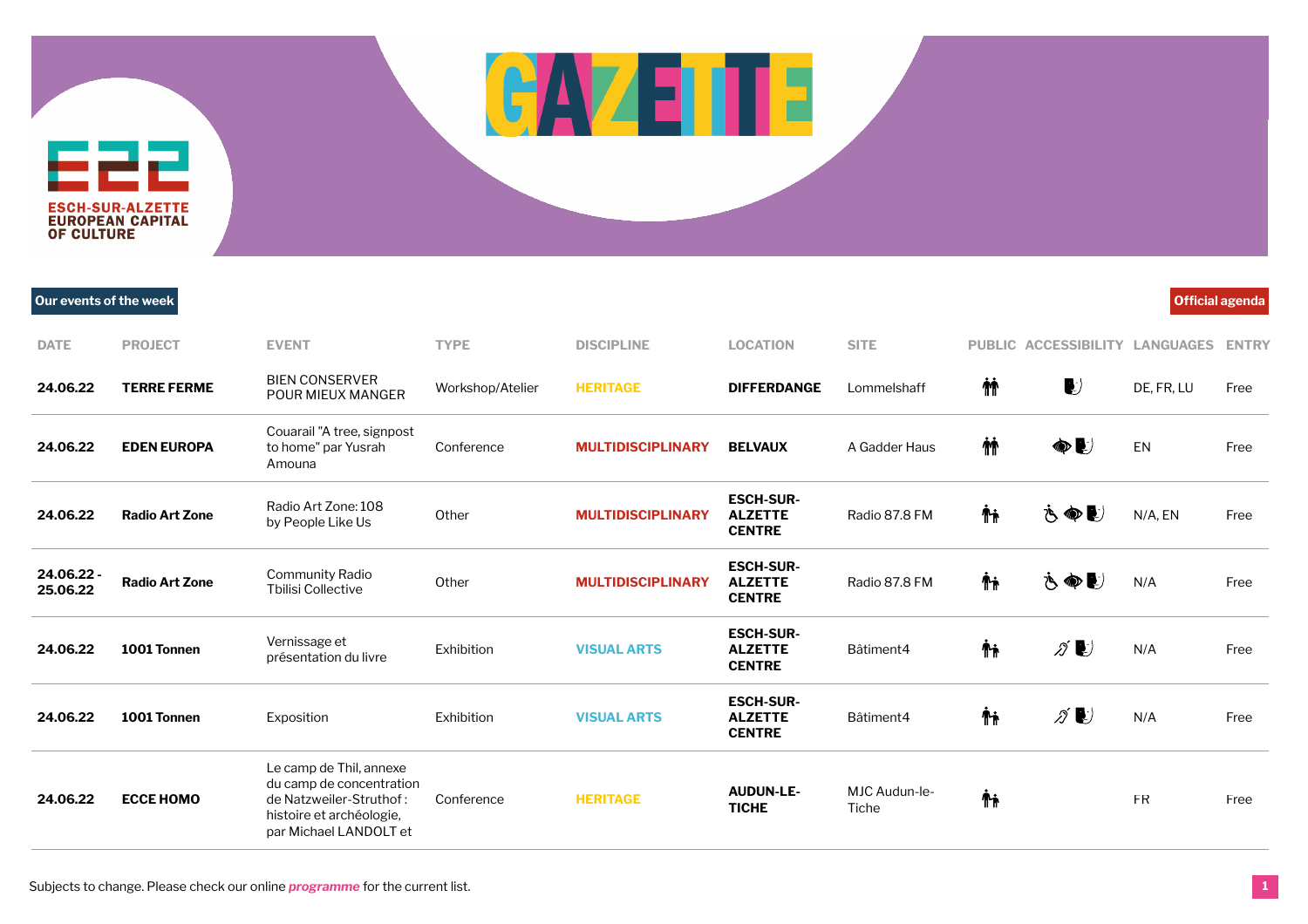| <b>DATE</b>            | <b>PROJECT</b>                                 | <b>EVENT</b>                                                                       | <b>TYPE</b>                                      | <b>DISCIPLINE</b>                     | <b>LOCATION</b>                                     | <b>SITE</b>             |     | PUBLIC ACCESSIBILITY LANGUAGES      |            | <b>ENTRY</b> |
|------------------------|------------------------------------------------|------------------------------------------------------------------------------------|--------------------------------------------------|---------------------------------------|-----------------------------------------------------|-------------------------|-----|-------------------------------------|------------|--------------|
| 24.06.22               | loop                                           | Final Documentation -<br><b>Melting Pol</b>                                        | Cinematographic<br>Representation/<br>Projection | <b>VISUAL ARTS</b>                    | <b>ESCH-SUR-</b><br><b>ALZETTE</b><br><b>BELVAL</b> | Parc um Belval          | Ϋħ  | $\mathcal{D}$                       | N/A        | Free         |
| 24.06.22               | loop                                           | <b>HISTOIRES DE SERRES</b><br>studio d-o-t-s: Talk #1 -<br>Kenyan Roses            | Conference                                       | <b>HERITAGE</b>                       | <b>SOLEUVRE</b>                                     | Serres de<br>Soleuvre   | Ψŗ  |                                     | EN         | Free         |
| 24.06.22               | loop                                           | <b>HISTOIRES DE SERRES</b><br>studio d-o-t-s:<br><b>Exposition Roses</b>           | Exhibition                                       | <b>HERITAGE</b>                       | <b>SOLEUVRE</b>                                     | Serres de<br>Soleuvre   | Ψŗ  | $\cancel{\partial} \circledast$     | EN, FR     | Free         |
| 24.06.22               | <b>CRAFT 3:0</b>                               | Cigarbox Guitars.                                                                  | Workshop/Atelier                                 | <b>VISUAL ARTS</b>                    | <b>DIFFERDANGE</b>                                  | 1535° Creative<br>Hub   | ᡮ₦  |                                     | EN, FR     | Free         |
| 24.06.22               | <b>CRAFT 3:0</b>                               | Concert à l'occasion<br>de la fête de la musique.                                  | Concert/Recital                                  | <b>VISUAL ARTS</b>                    | <b>DIFFERDANGE</b>                                  | 1535° Creative<br>Hub   | Ψŗ  |                                     | EN, FR     | Free         |
| 24.06.22               | A l'Aplomb du Vide                             | A L'Aplomb du Vide                                                                 | Performance/Show                                 | <b>DANSE</b>                          | <b>ESCH-SUR-</b><br><b>ALZETTE</b><br><b>BELVAL</b> | Plancher des<br>Coulées | Ϋ́  |                                     | N/A        |              |
| 24.06.22               | Earthbound – In<br><b>Dialogue with Nature</b> | Visites guidées gratuites<br>du weekend<br>(LU, FR, DE, EN)                        | Tour/guided tour                                 | <b>VISUAL ARTS</b>                    | <b>ESCH-SUR-</b><br><b>ALZETTE</b><br><b>BELVAL</b> | <b>Visitor Centre</b>   | Ϋ'n |                                     | ${\sf FR}$ |              |
| 24.06.22               | Respire, pour un<br>design climatique          | Visites guidées gratuites<br>du weekend<br>(LU, FR, DE, EN)                        | Tour/guided tour                                 | <b>ARCHITECTURE/</b><br><b>DESIGN</b> | <b>ESCH-SUR-</b><br><b>ALZETTE</b><br><b>BELVAL</b> | <b>Visitor Centre</b>   | Ϋ'n |                                     | ${\sf FR}$ |              |
| 25.06.22               | <b>JEUNE PUBLIC -</b><br><b>Escher Theater</b> | <b>Tock Tock</b>                                                                   | Performance/Show                                 | <b>THEATRE</b>                        | <b>ESCH-SUR-</b><br><b>ALZETTE</b><br><b>CENTRE</b> | Théâtre d'Esch          | ħ   |                                     | N/A        |              |
| 25.06.22               | Déi Well danzen<br>am Bësch                    | Déi Well danzen am Bësch                                                           | Performance/Show                                 | <b>PERFORMING ARTS</b>                | <b>NIEDERKORN</b>                                   | Titelberg               | ħ   | もグじ                                 | N/A        | Free         |
| 25.06.22 -<br>26.06.22 | <b>Radio Art Zone</b>                          | Radio worm getting a grip<br>by The Worm Merchants - Other<br>Live at Kufa Kinosch |                                                  | <b>MULTIDISCIPLINARY</b>              | <b>ESCH-SUR-</b><br><b>ALZETTE</b><br><b>CENTRE</b> | Kulturfabrik            | Ϋħ  | もぬじ                                 | N/A, EN    | Free         |
| 25.06.22               | 1001 Tonnen                                    | Exposition                                                                         | Exhibition                                       | <b>VISUAL ARTS</b>                    | <b>ESCH-SUR-</b><br><b>ALZETTE</b><br><b>CENTRE</b> | Bâtiment4               | Ϋ'n | $\mathscr{D}$ $\blacktriangleright$ | N/A        | Free         |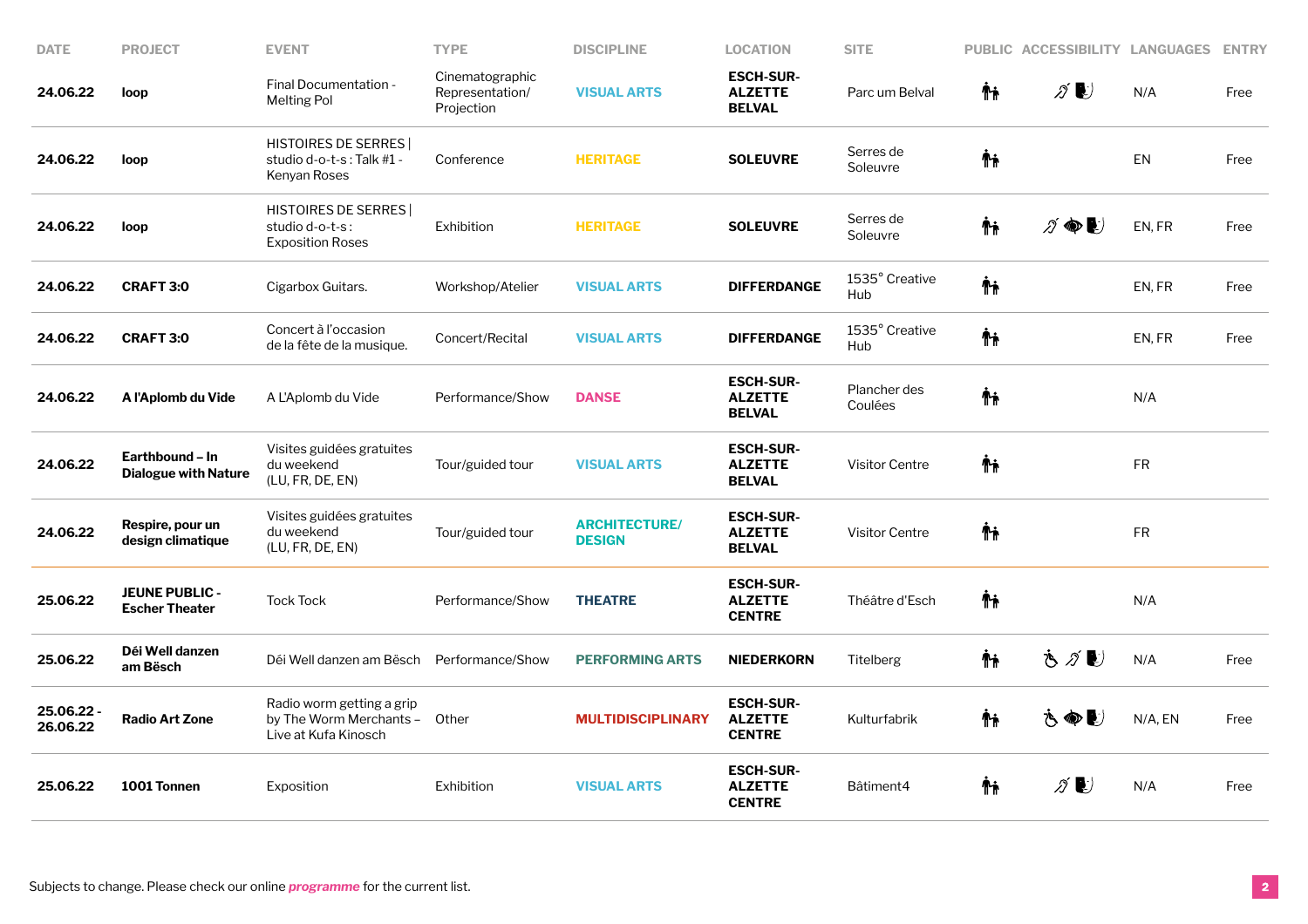| <b>PROJECT</b>                                                                | <b>EVENT</b>                                                                                            | <b>TYPE</b>                                      | <b>DISCIPLINE</b>  | <b>LOCATION</b>                                     | <b>SITE</b>                             |           | PUBLIC ACCESSIBILITY LANGUAGES      |             | <b>ENTRY</b> |
|-------------------------------------------------------------------------------|---------------------------------------------------------------------------------------------------------|--------------------------------------------------|--------------------|-----------------------------------------------------|-----------------------------------------|-----------|-------------------------------------|-------------|--------------|
| 1001 Tonnen                                                                   | <b>Take Action Day</b>                                                                                  | Other                                            | <b>VISUAL ARTS</b> | <b>ESCH-SUR-</b><br><b>ALZETTE</b><br><b>CENTRE</b> | Bâtiment4                               | Ψŗ        | もがじ                                 | N/A         | Free         |
| <b>Open Circle</b>                                                            | Finissage                                                                                               | Exhibition                                       | <b>VISUAL ARTS</b> | <b>ESCH-SUR-</b><br><b>ALZETTE</b><br><b>CENTRE</b> | Galerie<br>Schlassgoart                 | Ψŗ        | もグじ                                 | N/A         | Free         |
| loop                                                                          | Final Documentation -<br><b>Melting Pol</b>                                                             | Cinematographic<br>Representation/<br>Projection | <b>VISUAL ARTS</b> | <b>ESCH-SUR-</b><br><b>ALZETTE</b><br><b>BELVAL</b> | Parc um Belval /<br><b>Zolwer Moart</b> | Ψŗ        | $\mathscr{D}$ $\blacktriangleright$ | N/A         | Free         |
| loop                                                                          | <b>Weaving Futures Festival</b>                                                                         | Festival                                         | <b>HERITAGE</b>    | <b>BELVAUX</b>                                      | A Gadder Haus                           | İή        | $\mathscr{D}$ $\blacktriangleright$ | N/A         | Free         |
| loop                                                                          | <b>HISTOIRES DE SERRES</b><br>studio d-o-t-s: Workshop<br>pour enfants #1 -<br>Des roses dans la salade | Workshop/Atelier                                 | <b>HERITAGE</b>    | <b>SOLEUVRE</b>                                     | Serres de<br>Soleuvre                   | <b>in</b> |                                     | N/A         | Free         |
| loop                                                                          | <b>HISTOIRES DE SERRES</b><br>studio d-o-t-s:<br>Conférence "Roses<br>du Luxembourg"                    | Conference                                       | <b>HERITAGE</b>    | <b>SOLEUVRE</b>                                     | Serres de<br>Soleuvre                   | Ψŗ        | $\n  D$                             | <b>FR</b>   |              |
| loop                                                                          | <b>HISTOIRES DE SERRES</b><br>studio d-o-t-s:<br><b>Exposition Roses</b>                                | Exhibition                                       | <b>HERITAGE</b>    | <b>SOLEUVRE</b>                                     | Serres de<br>Soleuvre                   | Ψŗ        | $\ni \bullet \bullet$               | EN, FR      | Free         |
| <b>CRAFT 3:0</b>                                                              | Cigarbox Guitars.                                                                                       | Workshop/Atelier                                 | <b>VISUAL ARTS</b> | <b>DIFFERDANGE</b>                                  | 1535° Creative<br>Hub                   | Ψŗ        |                                     | EN, FR      | Free         |
| <b>BELONG: (Be,</b><br>Embrace, Learn,<br>Orchestrate,<br>Navigate, and Give) | Gnawa music masterclass                                                                                 | Conference                                       | <b>MUSIC</b>       | <b>ESCH-SUR-</b><br><b>ALZETTE</b><br><b>BELVAL</b> | Rocklab                                 | ᡮᡝ        |                                     | N/A         | Free         |
| La « Roda »                                                                   | Cours de berimbau &<br>Connaissance de l'histoire<br>de berimbau                                        | Workshop/Atelier                                 | <b>MUSIC</b>       | <b>ESCH-SUR-</b><br><b>ALZETTE</b><br><b>CENTRE</b> |                                         | Ψŗ        | さグ●し                                | N/A, FR, PT | Free         |
| THE SOUND OF DATA                                                             | How to make music with<br>data?                                                                         | Workshop/Atelier                                 | <b>MUSIC</b>       | <b>ESCH-SUR-</b><br><b>ALZETTE</b><br><b>BELVAL</b> | <b>SKIP</b>                             | ΜÌ        |                                     | <b>EN</b>   | Free         |
|                                                                               |                                                                                                         |                                                  |                    |                                                     |                                         |           |                                     |             |              |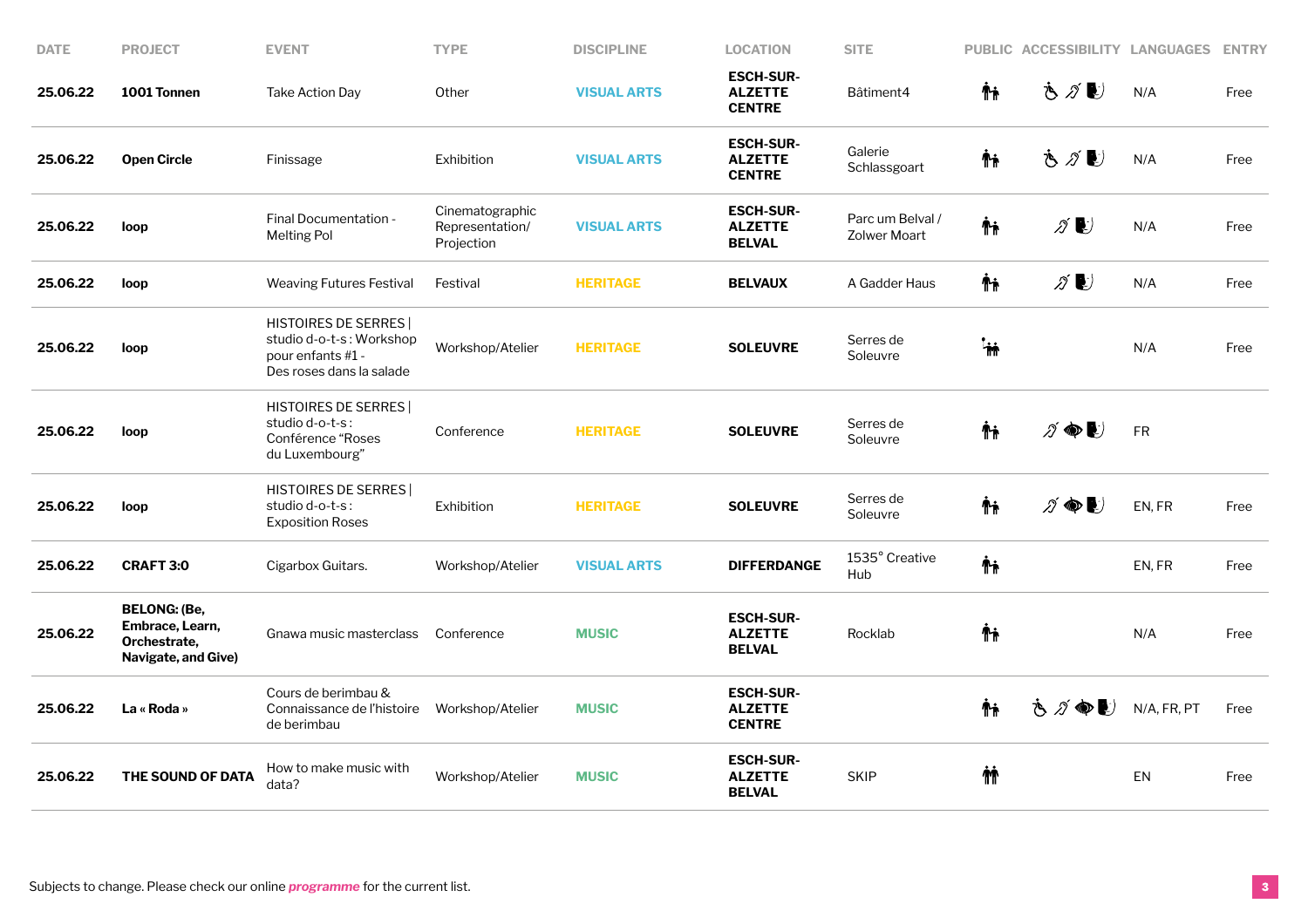| <b>DATE</b>           | <b>PROJECT</b>                                 | <b>EVENT</b>                                                                                            | <b>TYPE</b>                                      | <b>DISCIPLINE</b>                     | <b>LOCATION</b>                                     | <b>SITE</b>             |           | PUBLIC ACCESSIBILITY LANGUAGES ENTRY |           |      |
|-----------------------|------------------------------------------------|---------------------------------------------------------------------------------------------------------|--------------------------------------------------|---------------------------------------|-----------------------------------------------------|-------------------------|-----------|--------------------------------------|-----------|------|
| 25.06.22              | A l'Aplomb du Vide                             | A L'Aplomb du Vide                                                                                      | Performance/Show                                 | <b>DANSE</b>                          | <b>ESCH-SUR-</b><br><b>ALZETTE</b><br><b>BELVAL</b> | Plancher des<br>Coulées | Ψŗ        |                                      | N/A       |      |
| 25.06.22              | Earthbound - In<br><b>Dialogue with Nature</b> | Visites guidées gratuites<br>du weekend<br>(LU, FR, DE, EN)                                             | Tour/guided tour                                 | <b>VISUAL ARTS</b>                    | <b>ESCH-SUR-</b><br><b>ALZETTE</b><br><b>BELVAL</b> | <b>Visitor Centre</b>   | Ψŗ        |                                      | FR.       |      |
| 25.06.22              | Respire, pour un<br>design climatique          | Visites guidées gratuites<br>du weekend<br>(LU, FR, DE, EN)                                             | Tour/guided tour                                 | <b>ARCHITECTURE/</b><br><b>DESIGN</b> | <b>ESCH-SUR-</b><br><b>ALZETTE</b><br><b>BELVAL</b> | <b>Visitor Centre</b>   | Ψŗ        |                                      | <b>FR</b> |      |
| 26.06.22              | <b>JEUNE PUBLIC -</b><br><b>Escher Theater</b> | <b>Tock Tock</b>                                                                                        | Performance/Show                                 | <b>THEATRE</b>                        | <b>ESCH-SUR-</b><br><b>ALZETTE</b><br><b>CENTRE</b> | Théâtre d'Esch          | Ťi        |                                      | N/A       |      |
| 26.06.22              | Déi Well danzen<br>am Bësch                    | Déi Well danzen am Bësch                                                                                | Performance/Show                                 | <b>PERFORMING ARTS</b>                | <b>NIEDERKORN</b>                                   | Titelberg               | Ťi        | もグじ                                  | N/A       | Free |
| 26.06.22-<br>27.06.22 | <b>Radio Art Zone</b>                          | Control Room 69<br>by Handa Gote                                                                        | Other                                            | <b>MULTIDISCIPLINARY</b>              | <b>ESCH-SUR-</b><br><b>ALZETTE</b><br><b>CENTRE</b> | Radio 87.8 FM           | Ψŗ        | さぬじ                                  | N/A       | Free |
| 26.06.22              | 1001 Tonnen                                    | Exposition                                                                                              | Exhibition                                       | <b>VISUAL ARTS</b>                    | <b>ESCH-SUR-</b><br><b>ALZETTE</b><br><b>CENTRE</b> | Bâtiment4               | Ϋħ        | $\mathscr{D}$                        | N/A       | Free |
| 26.06.22              | loop                                           | <b>Weaving Futures Festival</b>                                                                         | Festival                                         | <b>HERITAGE</b>                       | <b>BELVAUX</b>                                      | A Gadder Haus           | Ψŗ        | $\mathscr{D}$                        | N/A       | Free |
| 26.06.22              | loop                                           | <b>HISTOIRES DE SERRES</b><br>studio d-o-t-s: Workshop<br>pour enfants #1 -<br>Des roses dans la salade | Workshop/Atelier                                 | <b>HERITAGE</b>                       | <b>SOLEUVRE</b>                                     | Serres de<br>Soleuvre   | <b>in</b> |                                      | N/A       | Free |
| 26.06.22              | loop                                           | <b>HISTOIRES DE SERRES</b><br>studio d-o-t-s:<br><b>Exposition Roses</b>                                | Exhibition                                       | <b>HERITAGE</b>                       | <b>SOLEUVRE</b>                                     | Serres de<br>Soleuvre   | Ψŗ        | $\cancel{\partial} \circledast$      | EN, FR    | Free |
| 26.06.22              | loop                                           | Final Documentation -<br><b>Melting Pol</b>                                                             | Cinematographic<br>Representation/<br>Projection | <b>VISUAL ARTS</b>                    | <b>ESCH-SUR-</b><br><b>ALZETTE</b><br><b>BELVAL</b> | Parc um Belval          | Ťi        | ∥♪                                   | N/A       | Free |
| 26.06.22              | THE SOUND OF DATA                              | How to make music with<br>data?                                                                         | Workshop/Atelier                                 | <b>MUSIC</b>                          | <b>ESCH-SUR-</b><br><b>ALZETTE</b><br><b>BELVAL</b> | <b>SKIP</b>             | ΜÌ        |                                      | EN        | Free |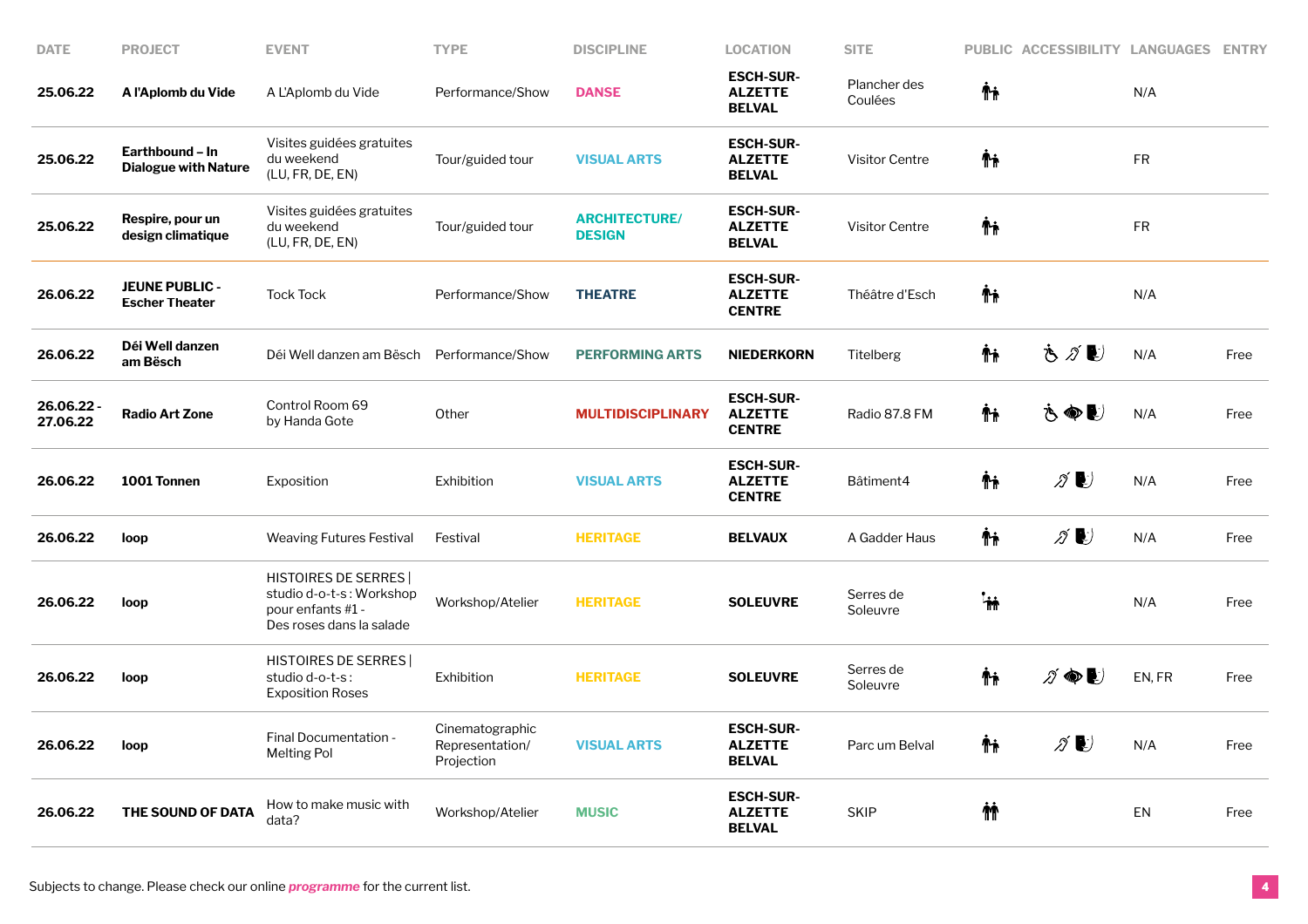| <b>DATE</b>            | <b>PROJECT</b>                       | <b>EVENT</b>                                                                                    | <b>TYPE</b>      | <b>DISCIPLINE</b>        | <b>LOCATION</b>                                     | <b>SITE</b>                   | <b>PUBLIC</b> | <b>ACCESSIBILITY LANGUAGES</b>      |            | <b>ENTRY</b> |
|------------------------|--------------------------------------|-------------------------------------------------------------------------------------------------|------------------|--------------------------|-----------------------------------------------------|-------------------------------|---------------|-------------------------------------|------------|--------------|
| 26.06.22               | A l'Aplomb du Vide                   | A L'Aplomb du Vide                                                                              | Performance/Show | <b>DANSE</b>             | <b>ESCH-SUR-</b><br><b>ALZETTE</b><br><b>BELVAL</b> | Plancher des<br>Coulées       | Ψŗ            |                                     | N/A        |              |
| 27.06.22<br>28.06.22   | <b>Radio Art Zone</b>                | Minute by Bruno Hiss                                                                            | Other            | <b>MULTIDISCIPLINARY</b> | <b>ESCH-SUR-</b><br><b>ALZETTE</b><br><b>CENTRE</b> | Radio 87.8 FM                 | Ϋ́            | さぬじ                                 | N/A        | Free         |
| 27.06.22               | loop                                 | Le Soubresaut du Castor -<br>Rencontre repas                                                    | Workshop/Atelier | <b>HERITAGE</b>          | <b>SANEM</b>                                        | Château de<br>Sanem           | ħ             | $\bullet$                           | N/A        | Free         |
| 27.06.22               | loop                                 | <b>Weaving Futures Festival</b>                                                                 | Festival         | <b>HERITAGE</b>          | <b>BELVAUX</b>                                      | A Gadder Haus                 | Ϋħ            | $\mathscr{Z}$ $\blacktriangleright$ | N/A        | Free         |
| 27.06.22               | loop                                 | <b>HISTOIRES DE SERRES</b><br>studio d-o-t-s:<br><b>Exposition Roses</b>                        | Exhibition       | <b>HERITAGE</b>          | <b>SOLEUVRE</b>                                     | Serres de<br>Soleuvre         | Ψŗ            | $\ni \bullet \bullet$               | EN, FR     | Free         |
| 28.06.22               | <b>QUI CHERCHE</b><br><b>LA PAIX</b> | Masereel, the father<br>of the graphic novel,<br>by Soenke ZEHLE                                | Conference       | <b>MULTIDISCIPLINARY</b> | <b>ESCH-SUR-</b><br><b>ALZETTE</b><br><b>CENTRE</b> | Luxembourg<br>Learning Centre | Ψŗ            | Š€)                                 | EN         | Free         |
| 28.06.22               | <b>EDEN EUROPA</b>                   | Couarail "Découverte<br>du jardinage au naturel<br>et de la permaculture"<br>par Vincent Müller | Conference       | <b>MULTIDISCIPLINARY</b> | <b>BELVAUX</b>                                      | Jardin du<br>Matgesfeld       | ήή.           | $\bullet$                           | N/A        | Free         |
| 28.06.22 -<br>29.06.22 | <b>Radio Art Zone</b>                | Gabi Schaffner                                                                                  | Other            | <b>MULTIDISCIPLINARY</b> | <b>ESCH-SUR-</b><br><b>ALZETTE</b><br><b>CENTRE</b> | Radio 87.8 FM                 | Ψŗ            | さぬし                                 | N/A        | Free         |
| 28.06.22               | loop                                 | Eden Europa - Couarail #2                                                                       | Workshop/Atelier | <b>HERITAGE</b>          | <b>BELVAUX</b>                                      | A Gadder Haus                 | Ψŗ            | $\bullet$                           | N/A        | Free         |
| 28.06.22               | loop                                 | <b>Weaving Futures Festival</b>                                                                 | Festival         | <b>HERITAGE</b>          | <b>BELVAUX</b>                                      | A Gadder Haus                 | Ψŗ            | $\mathscr{D}$ $\blacktriangleright$ | N/A        | Free         |
| 28.06.22               | loop                                 | <b>Weaving Futures</b><br>Symposium                                                             | Conference       | <b>MULTIDISCIPLINARY</b> | <b>BELVAUX</b>                                      | A Gadder Haus                 | Ψŗ            | さぬし                                 | EN         | Free         |
| 29.06.22               | <b>Desire Lines</b>                  | Viewpoints Workshop                                                                             | Workshop/Atelier | <b>PERFORMING ARTS</b>   | <b>ESCH-SUR-</b><br><b>ALZETTE</b><br><b>CENTRE</b> | Kulturfabrik                  | Ϋ́            | さグ●シ                                | EN, FR, LU | Free         |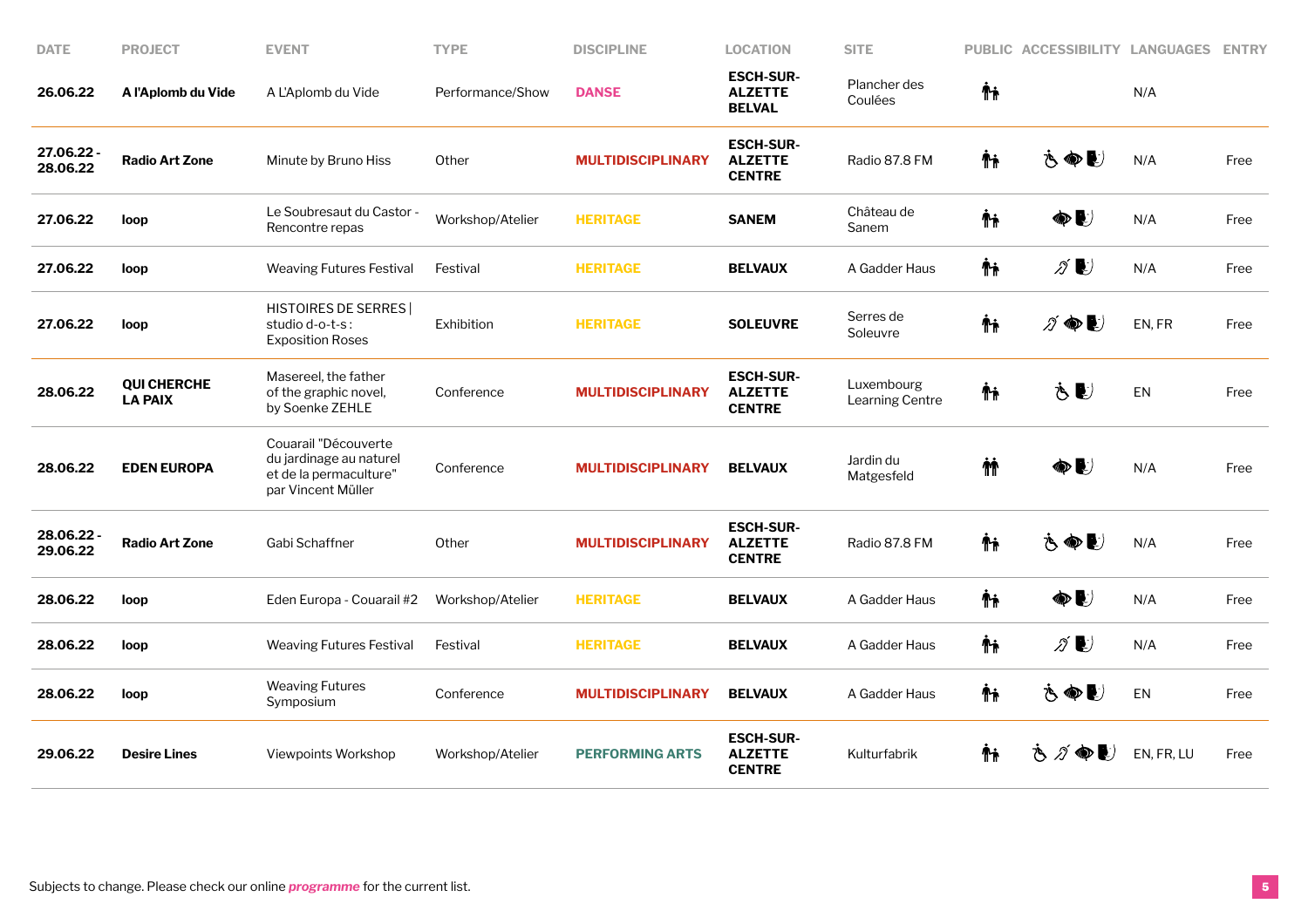| <b>DATE</b>            | <b>PROJECT</b>                  | <b>EVENT</b>                                                                                                                                                                                     | <b>TYPE</b>      | <b>DISCIPLINE</b>        | <b>LOCATION</b>                                     | <b>SITE</b>                   | <b>PUBLIC</b> | <b>ACCESSIBILITY LANGUAGES</b> |             | <b>ENTRY</b> |
|------------------------|---------------------------------|--------------------------------------------------------------------------------------------------------------------------------------------------------------------------------------------------|------------------|--------------------------|-----------------------------------------------------|-------------------------------|---------------|--------------------------------|-------------|--------------|
| 29.06.22<br>30.06.22   | <b>Radio Art Zone</b>           | Sounding Esch by Udo Noll<br>- featuring a live<br>performance                                                                                                                                   | Other            | <b>MULTIDISCIPLINARY</b> | <b>ESCH-SUR-</b><br><b>ALZETTE</b><br><b>CENTRE</b> | Radio 87.8 FM                 | Ψŗ            | もぬじ                            | N/A         | Free         |
| 29.06.22               | 1001 Tonnen                     | Ramassage de déchets                                                                                                                                                                             | Other            | <b>VISUAL ARTS</b>       | <b>BETTEMBOURG</b>                                  | Eglise de<br>Bettembourg      | Ψŗ            | さが●し                           | N/A         | Free         |
| 29.06.22               | loop                            | <b>HISTOIRES DE SERRES</b><br>studio d-o-t-s: Exposition<br>Mar de plastico                                                                                                                      | Exhibition       | <b>HERITAGE</b>          | <b>SOLEUVRE</b>                                     | Serres de<br>Soleuvre         | Ϋ́            | ◈€                             | N/A         |              |
| 29.06.22               | loop                            | Weaving Futures Festival                                                                                                                                                                         | Festival         | <b>HERITAGE</b>          | <b>BELVAUX</b>                                      | A Gadder Haus                 | Ϋħ            | $\mathscr{D}$                  | N/A         | Free         |
| 30.06.22               | La grande marche                | Screening + Table ronde -<br>La Grande Marche                                                                                                                                                    | Exhibition       | <b>MULTIDISCIPLINARY</b> | <b>SAARBRÜCKEN</b><br>(DE)                          | Kultur am<br>Hauptbahnhof     | Ψŗ            | さグ●し                           | DE, FR      | Free         |
| 30.06.22               | ""Die Maschine steht<br>still"" | "Die Maschine steht still"<br>nach E.M. Forster                                                                                                                                                  | Performance/Show | <b>THEATRE</b>           | <b>ESCH-SUR-</b><br><b>ALZETTE</b><br><b>BELVAL</b> | Gare de Belval-<br>Université | Ψŗ            |                                | DE          |              |
| 30.06.22 -<br>01.07.22 | <b>Radio Art Zone</b>           | Martiensgohome                                                                                                                                                                                   | Other            | <b>MULTIDISCIPLINARY</b> | <b>ESCH-SUR-</b><br><b>ALZETTE</b><br><b>CENTRE</b> | Radio 87.8 FM                 | Ϋħ            | もぬじ                            | N/A, EN, FR | Free         |
| 30.06.22               | loop                            | <b>HISTOIRES DE SERRES</b><br>studio d-o-t-s: Table<br>ronde « Produire<br>et consommer une<br>alimentation locale<br>et écologique sur une<br>commune<br>du Luxembourg.<br>L'exemple de Sanem » | Conference       | <b>HERITAGE</b>          | <b>SOLEUVRE</b>                                     | Serres de<br>Soleuvre         | ΜŤ            | ◈₽                             | ${\sf FR}$  | Free         |
| 30.06.22               | loop                            | <b>HISTOIRES DE SERRES</b><br>studio d-o-t-s: Exposition<br>Mar de plastico                                                                                                                      | Exhibition       | <b>HERITAGE</b>          | <b>SOLEUVRE</b>                                     | Serres de<br>Soleuvre         | Ψŗ            | ◈€                             | N/A         |              |
| 30.06.22               | loop                            | Weaving Futures Festival                                                                                                                                                                         | Festival         | <b>HERITAGE</b>          | <b>BELVAUX</b>                                      | A Gadder Haus                 | Ψŗ            | $\mathcal{Z}$                  | N/A         | Free         |
| 30.06.22               | loop                            | Le Soubresaut du Castor -<br>Soirée ciné                                                                                                                                                         | Workshop/Atelier | <b>HERITAGE</b>          | <b>SANEM</b>                                        | Château de<br>Sanem           | Ψŗ            | $\blacktriangleright$          | EN, FR      | Free         |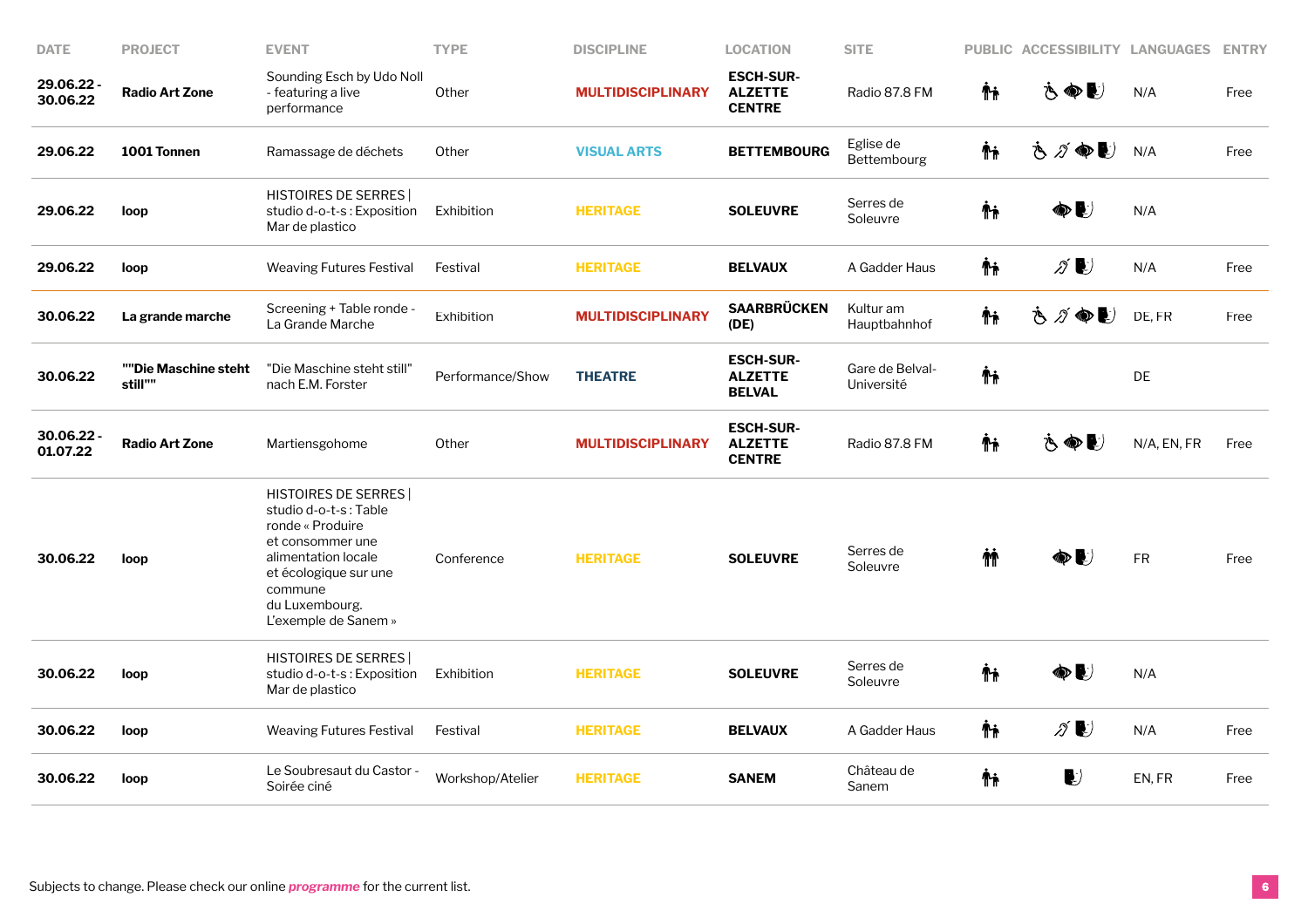| <b>DATE</b>              | <b>PROJECT</b>                         | <b>EVENT</b>                                                                                               | <b>TYPE</b>      | <b>DISCIPLINE</b>        | <b>LOCATION</b>                                     | <b>SITE</b>                                       |     | PUBLIC ACCESSIBILITY LANGUAGES  |                   | <b>ENTRY</b> |
|--------------------------|----------------------------------------|------------------------------------------------------------------------------------------------------------|------------------|--------------------------|-----------------------------------------------------|---------------------------------------------------|-----|---------------------------------|-------------------|--------------|
| 01.07.22                 | <b>EDEN EUROPA</b>                     | Performance<br>chorégraphique et<br>musicale "Landscaper,<br>ici même à ciel ouvert" -<br>par Man'ok & Cie | Performance/Show | <b>MULTIDISCIPLINARY</b> | <b>BELVAUX</b>                                      | A Gadder Haus                                     | Ϋ'n | ŠU)                             | N/A               | Free         |
| $01.07.22 -$<br>02.07.22 | <b>Radio Art Zone</b>                  | Polish Wedding by Mariola<br><b>Brillowska</b>                                                             | Other            | <b>MULTIDISCIPLINARY</b> | <b>ESCH-SUR-</b><br><b>ALZETTE</b><br><b>CENTRE</b> | Radio 87.8 FM                                     | Ψŗ  | さぬし                             | N/A               | Free         |
| 01.07.22                 | <b>REMIX PLACE</b>                     | Agora Café                                                                                                 | Performance/Show | <b>MULTIDISCIPLINARY</b> | <b>AUDUN-LE-</b><br><b>TICHE</b>                    | Agora                                             | Ψŗ  | さづゆし                            | DE, EN, FR        | Free         |
| 01.07.22                 | 1001 Tonnen                            | Exposition                                                                                                 | Exhibition       | <b>VISUAL ARTS</b>       | <b>ESCH-SUR-</b><br><b>ALZETTE</b><br><b>CENTRE</b> | Bâtiment4                                         | Ϋ́  | もグじ                             | N/A               | Free         |
| 01.07.22                 | 7SÓIS LUSO MED<br><b>ESCH ORKESTRA</b> | Concert                                                                                                    | Concert/Recital  | <b>MUSIC</b>             | <b>ESCH-SUR-</b><br><b>ALZETTE</b><br><b>CENTRE</b> | Place de l'Hôtel de<br>Ville Esch-sur-<br>Alzette | Ψŗ  |                                 | N/A               | Free         |
| 01.07.22                 | loop                                   | <b>HISTOIRES DE SERRES</b><br>studio d-o-t-s: Talk #2 -<br>Mar de plastico                                 | Conference       | <b>HERITAGE</b>          | <b>SOLEUVRE</b>                                     | Serres de<br>Soleuvre                             | ΜÌ  | $\ket{\hspace{-0.2cm} \bullet}$ | EN                | Free         |
| 01.07.22                 | loop                                   | <b>HISTOIRES DE SERRES</b><br>studio d-o-t-s: Exposition<br>Mar de plastico                                | Exhibition       | <b>HERITAGE</b>          | <b>SOLEUVRE</b>                                     | Serres de<br>Soleuvre                             | ᡮᡝ  | ●■                              | N/A               |              |
| 01.07.22                 | loop                                   | <b>Weaving Futures Festival</b>                                                                            | Festival         | <b>HERITAGE</b>          | <b>BELVAUX</b>                                      | A Gadder Haus                                     | Ϋħ  | ∥∥                              | N/A               | Free         |
| 01.07.22                 | loop                                   | Tendres sauvages: Atelier<br>d'écriture "à l'heure<br>bleue et verte"                                      | Workshop/Atelier | <b>MULTIDISCIPLINARY</b> | <b>BASCHARAGE</b>                                   | Balade de<br>Bascharage                           | Ψŗ  | $\blacktriangleright$           | EN, FR            | Free         |
| 01.07.22 -<br>11.07.22   | <b>Luxembourg Pride</b>                | <b>LGBTIQ History</b><br>in Luxembourg                                                                     | Exhibition       | <b>MULTIDISCIPLINARY</b> | <b>ESCH-SUR-</b><br><b>ALZETTE</b><br><b>CENTRE</b> | Bâtiment4                                         | Ψŗ  | もグじ                             | DE, EN, FR,<br>LU | Free         |
| 01.07.22                 | <b>Luxembourg Pride</b>                | Queer Arts Festival<br>Luxembourg                                                                          | Festival         | <b>MULTIDISCIPLINARY</b> | <b>ESCH-SUR-</b><br><b>ALZETTE</b><br><b>CENTRE</b> | Bâtiment4                                         | Ψŗ  |                                 | N/A               | Free         |
| 02.07.22                 | <b>QUI CHERCHE LA</b><br><b>PAIX</b>   | IDÉE DE PAIX -<br>Visite guidée                                                                            | Tour/guided tour | <b>MULTIDISCIPLINARY</b> | <b>ESCH-SUR-</b><br><b>ALZETTE</b>                  | Musée National<br>de la Résistance                | Ϋ'n | Š€)                             | <b>FR</b>         |              |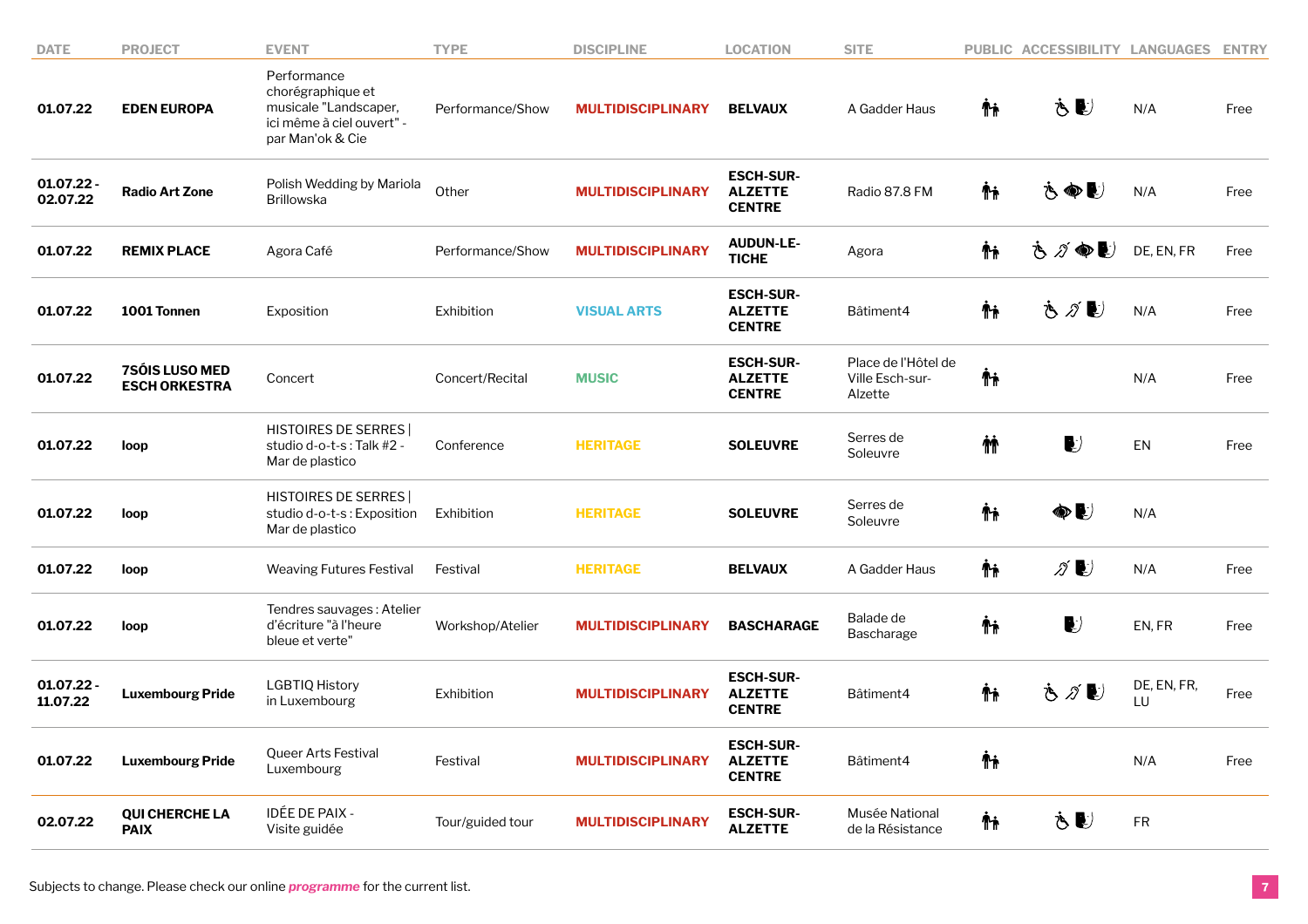| <b>DATE</b>            | <b>PROJECT</b>                                     | <b>EVENT</b>                                                                                                   | <b>TYPE</b>      | <b>DISCIPLINE</b>        | <b>LOCATION</b>                                     | <b>SITE</b>                                                                |              | PUBLIC ACCESSIBILITY LANGUAGES |            | <b>ENTRY</b> |
|------------------------|----------------------------------------------------|----------------------------------------------------------------------------------------------------------------|------------------|--------------------------|-----------------------------------------------------|----------------------------------------------------------------------------|--------------|--------------------------------|------------|--------------|
| 02.07.22               | Ensemble même si<br>différents                     | Tour gastro-culturel:<br>Minettemix                                                                            | Other            | <b>MULTIDISCIPLINARY</b> | <b>ESCH-SUR-</b><br><b>ALZETTE</b><br><b>CENTRE</b> | Eglise Sacré-<br>Cœur                                                      | Ψŗ           | $\blacktriangleright$          | FR, LU     |              |
| 02.07.22               | <b>Working Class</b><br><b>Heroes</b>              | Workshop Léierbud                                                                                              | Workshop/Atelier | <b>HERITAGE</b>          | <b>SCHIFFLANGE</b>                                  |                                                                            | $\mathbf{h}$ |                                | EN, FR, LU |              |
| 02.07.22 -<br>03.07.22 | <b>Radio Art Zone</b>                              | D'Ried vun der helleger<br>Barbara (St. Barbaras<br>speech) by Richtung22 -<br>featuring a live<br>performance | Other            | <b>MULTIDISCIPLINARY</b> | <b>ESCH-SUR-</b><br><b>ALZETTE</b><br><b>CENTRE</b> | Radio 87.8 FM                                                              | Ϋħ           | もぬけ                            | LU         | Free         |
| 02.07.22               | <b>REMIX PLACE</b>                                 | Agora Café                                                                                                     | Performance/Show | <b>MULTIDISCIPLINARY</b> | <b>AUDUN-LE-</b><br><b>TICHE</b>                    | Marché d'Audun-<br>le-Tiche                                                | <b>Τη</b>    | きズ<br>$\bullet$                | DE, EN, FR | Free         |
| 02.07.22               | 1001 Tonnen                                        | Exposition                                                                                                     | Exhibition       | <b>VISUAL ARTS</b>       | <b>ESCH-SUR-</b><br><b>ALZETTE</b><br><b>CENTRE</b> | Bâtiment4                                                                  | Ϋ'n          | も∥し                            | N/A        | Free         |
| 02.07.22               | E roude Fuedem<br>duerch de roude<br><b>Buedem</b> | Déi rout Drëps -<br>Wat kucks du?                                                                              | Performance/Show | <b>PERFORMING ARTS</b>   | <b>SOLEUVRE</b>                                     | Zolwerknapp                                                                | Ϋ'n          |                                | DE, LU     |              |
| 02.07.22               | Biergerbühn                                        | Doheem - Fragments<br>d'Intimités                                                                              | Performance/Show | <b>THEATRE</b>           | <b>ESCH-SUR-</b><br><b>ALZETTE</b>                  | Ferroforum                                                                 | Ψŗ           |                                | FR, LU     |              |
| 02.07.22               | loop                                               | <b>HISTOIRES DE SERRES</b><br>studio d-o-t-s: Workshop<br>pour enfants - Atelier<br>culinaire Menu Sauvage     | Workshop/Atelier | <b>HERITAGE</b>          | <b>SOLEUVRE</b>                                     | Serres de<br>Soleuvre                                                      | $\mathbf{m}$ |                                | FR, LU     | Free         |
| 02.07.22               | loop                                               | <b>HISTOIRES DE SERRES</b><br>studio d-o-t-s: Exposition<br>Mar de plastico                                    | Exhibition       | <b>HERITAGE</b>          | <b>SOLEUVRE</b>                                     | Serres de<br>Soleuvre                                                      | Ψŧ           | $\bullet$                      | N/A        |              |
| 02.07.22               | loop                                               | <b>Weaving Futures Festival</b>                                                                                | Festival         | <b>HERITAGE</b>          | <b>BELVAUX</b>                                      | A Gadder Haus                                                              | Ψŗ           | $\mathscr{D}$                  | N/A        | Free         |
| 02.07.22               | loop                                               | Tendres sauvages: Balade<br>artistico-bucolique<br>et fabrication d'encres<br>sauvages                         | Workshop/Atelier | <b>MULTIDISCIPLINARY</b> | <b>MONDERCANGE</b>                                  | Parking Rue de<br>Limpach (matin),<br>Château de<br>Sanem (après-<br>midi) | Ψŗ           | $\blacktriangleright$          | EN, FR     | Free         |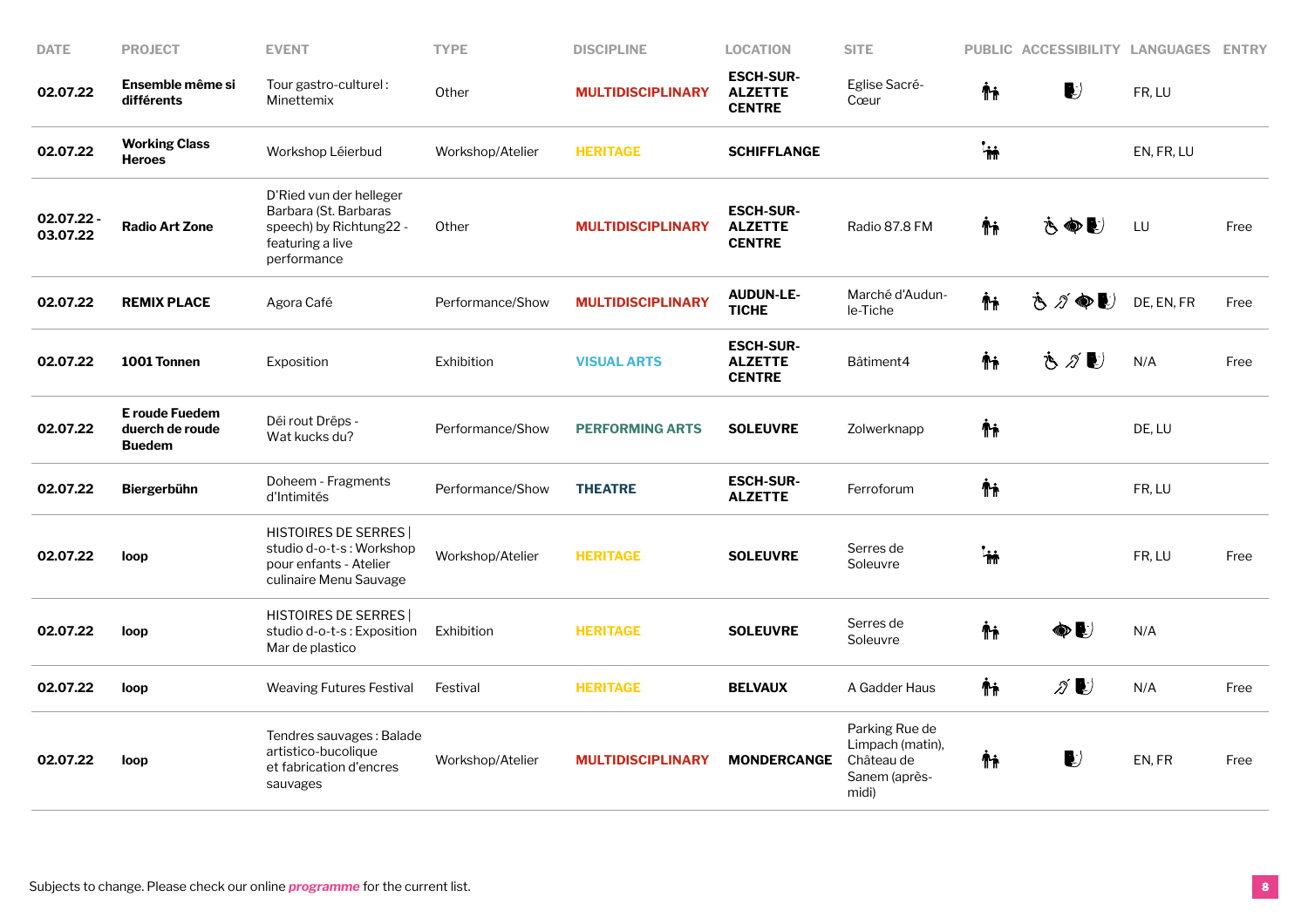| <b>DATE</b> | <b>PROJECT</b>                                                                | <b>EVENT</b>                                                                                            | <b>TYPE</b>                          | <b>DISCIPLINE</b>                     | <b>LOCATION</b>                                     | <b>SITE</b>                       |     | PUBLIC ACCESSIBILITY LANGUAGES |                           | <b>ENTRY</b> |
|-------------|-------------------------------------------------------------------------------|---------------------------------------------------------------------------------------------------------|--------------------------------------|---------------------------------------|-----------------------------------------------------|-----------------------------------|-----|--------------------------------|---------------------------|--------------|
| 02.07.22    | <b>Luxembourg Pride</b>                                                       | Queer Arts Festival<br>Luxembourg                                                                       | Festival                             | <b>MULTIDISCIPLINARY</b>              | <b>ESCH-SUR-</b><br><b>ALZETTE</b><br><b>CENTRE</b> | Bâtiment4                         | Ψŗ  |                                | N/A                       | Free         |
| 02.07.22    | <b>BELONG: (Be,</b><br>Embrace, Learn,<br>Orchestrate,<br>Navigate, and Give) | Swedish folk-music<br>masterclass                                                                       | Conference                           | <b>MUSIC</b>                          | <b>ESCH-SUR-</b><br><b>ALZETTE</b><br><b>BELVAL</b> | Rocklab                           | Ϋ'n |                                | EN, FR                    | Free         |
| 02.07.22    | <b>DiffMix</b>                                                                | Urban transformation:<br><b>Amphitheatre Chiers</b>                                                     | Workshop/Atelier                     | <b>ARCHITECTURE/</b><br><b>DESIGN</b> | <b>DIFFERDANGE</b>                                  | Parc de la Chiers                 | Ťi  |                                | DE, EN, FR                | Free         |
| 02.07.22    | <b>ECO-DESIGN - Le</b><br><b>Village Pop-Up</b>                               | Poarfest                                                                                                | Other                                | <b>VISUAL ARTS</b>                    | <b>BERGEM</b>                                       | Centre Culturel<br>"Beim Nëssert" | ᡮᡝ  |                                | N/A                       | Free         |
| 02.07.22    | <b>MinettREMIX</b>                                                            | Porte ouverte<br>photographique                                                                         | Workshop/Atelier                     | <b>AUDIOVISUAL/</b><br><b>CINEMA</b>  | <b>ESCH-SUR-</b><br><b>ALZETTE</b><br><b>CENTRE</b> | Ferroforum                        | ΜŤ  |                                | DE, EN, FR,<br>LU         |              |
| 02.07.22    | Earthbound - In<br><b>Dialogue with Nature</b>                                | Entrée gratuite dans<br>le cadre de la Fête<br>des Hauts Fourneaux                                      | Exhibition                           | <b>VISUAL ARTS</b>                    | <b>ESCH-SUR-</b><br><b>ALZETTE</b><br><b>BELVAL</b> | <b>Visitor Centre</b>             | Ψŗ  |                                | N/A, DE, EN,<br><b>FR</b> | Free         |
| 02.07.22    | Earthbound - In<br><b>Dialogue with Nature</b>                                | Nocturne dans<br>le cadre de la Fête<br>des Hauts Fourneaux                                             | Exhibition                           | <b>VISUAL ARTS</b>                    | <b>ESCH-SUR-</b><br><b>ALZETTE</b><br><b>BELVAL</b> | <b>Visitor Centre</b>             | Ťi  |                                | N/A, DE, EN,<br><b>FR</b> | Free         |
| 02.07.22    | Respire, pour un<br>design climatique                                         | Entrée gratuite dans<br>le cadre de la Fête<br>des Hauts Fourneaux                                      | Exhibition                           | <b>ARCHITECTURE/</b><br><b>DESIGN</b> | <b>ESCH-SUR-</b><br><b>ALZETTE</b><br><b>BELVAL</b> | <b>Visitor Centre</b>             | Ψŗ  |                                | EN, FR                    | Free         |
| 02.07.22    | Respire, pour un<br>design climatique                                         | Nocturne dans<br>le cadre de la Fête<br>des Hauts Fourneaux                                             | Exhibition                           | <b>ARCHITECTURE/</b><br><b>DESIGN</b> | <b>ESCH-SUR-</b><br><b>ALZETTE</b><br><b>BELVAL</b> | <b>Visitor Centre</b>             | Ψŗ  |                                | EN, FR                    | Free         |
| 02.07.22    | <b>SKIP</b>                                                                   | Klangkanal - la Fabrique<br>sonore / dans le cadre<br>de la Fête des Hauts-<br>Fourneaux de Belval 2022 | <b>Street Show/Street</b><br>Theatre | <b>MUSIC</b>                          | <b>ESCH-SUR-</b><br><b>ALZETTE</b><br><b>BELVAL</b> | <b>Belval</b>                     | Ϋ́  | さがむ                            | N/A                       | Free         |
| 02.07.22    | <b>FerroForum</b>                                                             | Episod 3 - D'Schmelz //<br>WORKSHOP LÉIERBUD                                                            | Workshop/Atelier                     | <b>HERITAGE</b>                       | <b>ESCH-SUR-</b><br><b>ALZETTE</b><br><b>CENTRE</b> | Ferroforum                        | Ϋħ  |                                | N/A                       |              |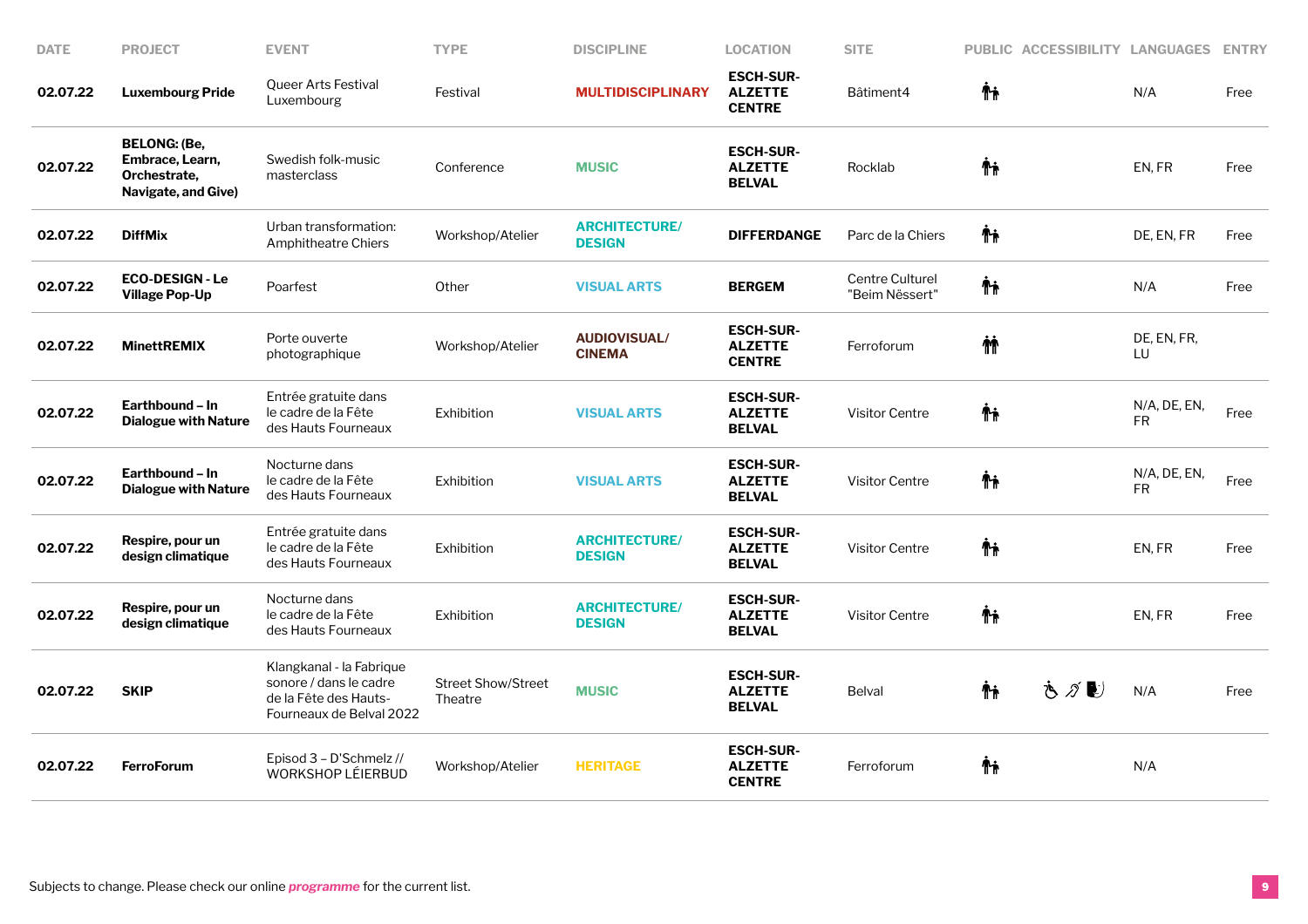| <b>DATE</b>            | <b>PROJECT</b>                                     | <b>EVENT</b>                                                                                               | <b>TYPE</b>      | <b>DISCIPLINE</b>        | <b>LOCATION</b>                                     | <b>SITE</b>                       |          | PUBLIC ACCESSIBILITY LANGUAGES  |        | <b>ENTRY</b> |
|------------------------|----------------------------------------------------|------------------------------------------------------------------------------------------------------------|------------------|--------------------------|-----------------------------------------------------|-----------------------------------|----------|---------------------------------|--------|--------------|
| 03.07.22               | <b>EDEN EUROPA</b>                                 | Performance<br>chorégraphique et<br>musicale "Landscaper,<br>ici même à ciel ouvert" -<br>par Man'ok & Cie | Performance/Show | <b>MULTIDISCIPLINARY</b> | <b>BELVAUX</b>                                      | Jardin du<br>Matgesfeld           | Ϋħ       | もし                              | N/A    | Free         |
| 03.07.22               | ""Die Maschine steht<br>still""                    | "Die Maschine steht still'<br>nach E.M. Forster                                                            | Performance/Show | <b>THEATRE</b>           | <b>ESCH-SUR-</b><br><b>ALZETTE</b><br><b>BELVAL</b> | Gare de Belval-<br>Université     | Ψŗ       |                                 | DE     |              |
| 03.07.22 -<br>04.07.22 | <b>Radio Art Zone</b>                              | Radio Art Zone: Paulo<br>Raposo                                                                            | Other            | <b>MULTIDISCIPLINARY</b> | <b>ESCH-SUR-</b><br><b>ALZETTE</b><br><b>CENTRE</b> | Radio 87.8 FM                     | Ϋħ       | もぬじ                             | N/A    | Free         |
| 03.07.22               | 1001 Tonnen                                        | Exposition                                                                                                 | Exhibition       | <b>VISUAL ARTS</b>       | <b>ESCH-SUR-</b><br><b>ALZETTE</b><br><b>CENTRE</b> | Bâtiment4                         | Ψŗ       | もグじ                             | N/A    | Free         |
| 03.07.22               | E roude Fuedem<br>duerch de roude<br><b>Buedem</b> | Déi rout Drëps -<br>Wat kucks du?                                                                          | Performance/Show | <b>PERFORMING ARTS</b>   | <b>SOLEUVRE</b>                                     | Zolwerknapp                       | Ψŗ       |                                 | DE, LU |              |
| 03.07.22               | 7SÓIS LUSO MED<br><b>ESCH ORKESTRA</b>             | Marché du Monde                                                                                            | Concert/Recital  | <b>MUSIC</b>             | <b>DUDELANGE</b>                                    |                                   | Ψŗ       |                                 | N/A    | Free         |
| 03.07.22               | loop                                               | <b>HISTOIRES DE SERRES</b><br>studio d-o-t-s: Wrapped<br>dinner #1 et #2                                   | Other            | <b>HERITAGE</b>          | <b>SOLEUVRE</b>                                     | Serres de<br>Soleuvre             | <b>M</b> | $\blacktriangleright$           | EN, FR | Free         |
| 03.07.22 -<br>04.07.22 | loop                                               | <b>HISTOIRES DE SERRES</b><br>studio d-o-t-s: Exposition<br>Mar de plastico                                | Exhibition       | <b>HERITAGE</b>          | <b>SOLEUVRE</b>                                     | Serres de<br>Soleuvre             | Ψŗ       | ●■                              | N/A    |              |
| 03.07.22               | loop                                               | Le Soubresaut du Castor -<br>Ballade découverte                                                            | Workshop/Atelier | <b>HERITAGE</b>          | <b>SANEM</b>                                        | Château de<br>Sanem               | ᡮ₦       |                                 | EN, FR | Free         |
| 03.07.22               | loop                                               | Tendres sauvages: Atelier<br>d'écriture "De croissance<br>et de puissance végétale,<br>écrire"             | Workshop/Atelier | <b>MULTIDISCIPLINARY</b> | <b>BASCHARAGE</b>                                   | Balade de<br><b>Bascharage</b>    | Ťŧ       | $\ket{\hspace{-0.2cm} \bullet}$ | EN, FR | Free         |
| 03.07.22               | <b>ECO-DESIGN-</b><br>Le Village Pop-Up            | Poarfest                                                                                                   | Other            | <b>VISUAL ARTS</b>       | <b>BERGEM</b>                                       | Centre Culturel<br>"Beim Nëssert" | Ψŗ       |                                 | N/A    | Free         |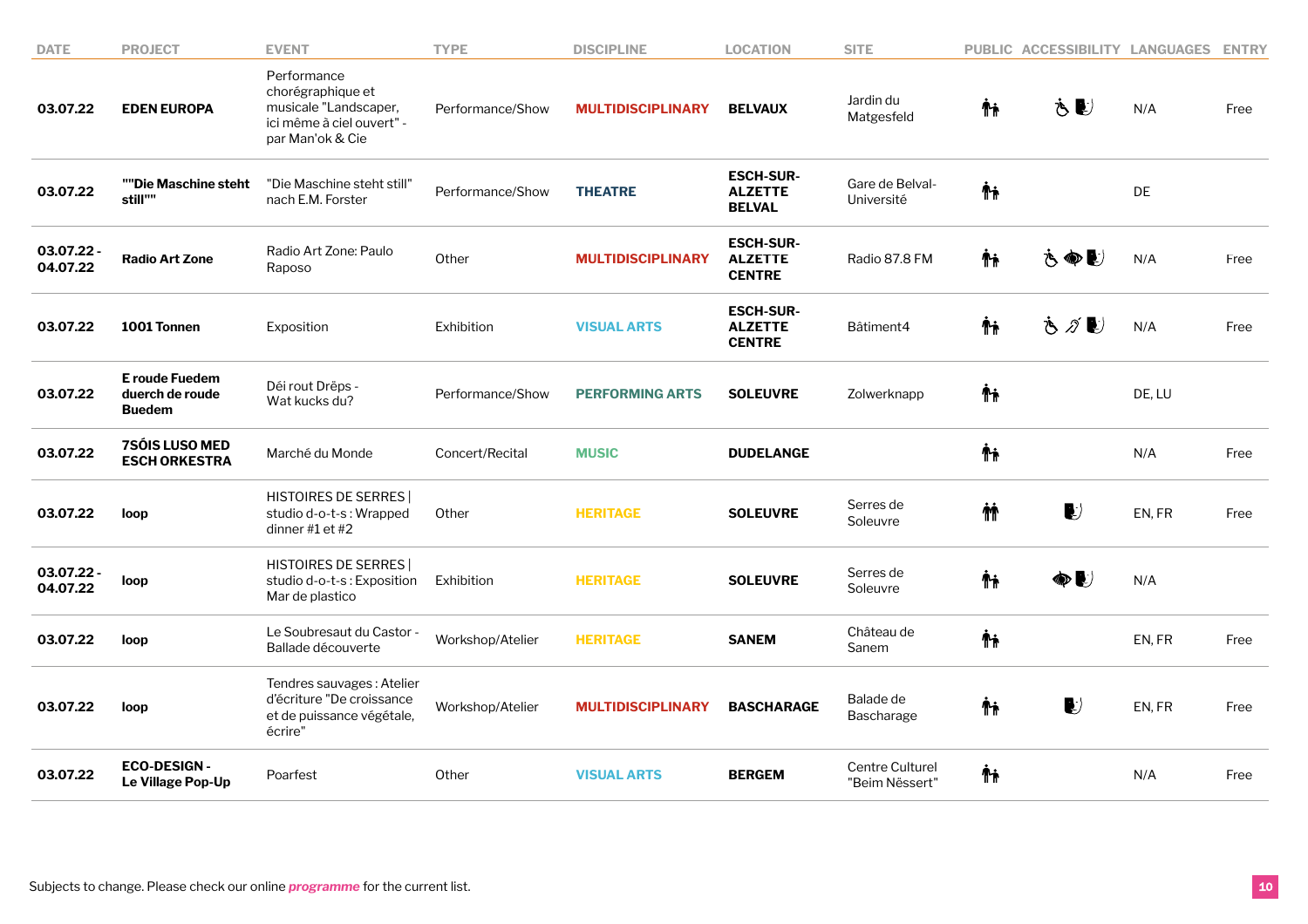| <b>DATE</b> | <b>PROJECT</b>                                 | <b>EVENT</b>                                                                                            | <b>TYPE</b>                          | <b>DISCIPLINE</b>                     | <b>LOCATION</b>                                     | <b>SITE</b>       |     | PUBLIC ACCESSIBILITY | <b>LANGUAGES</b>          | <b>ENTRY</b> |
|-------------|------------------------------------------------|---------------------------------------------------------------------------------------------------------|--------------------------------------|---------------------------------------|-----------------------------------------------------|-------------------|-----|----------------------|---------------------------|--------------|
| 03.07.22    | <b>Luxembourg Pride</b>                        | Queer Arts Festival<br>Luxembourg                                                                       | Festival                             | <b>MULTIDISCIPLINARY</b>              | <b>ESCH-SUR-</b><br><b>ALZETTE</b><br><b>CENTRE</b> | Bâtiment4         | Ψŗ  |                      | N/A                       | Free         |
| 03.07.22    | <b>DiffMix</b>                                 | Urban transformation:<br><b>Amphitheatre Chiers</b>                                                     | Workshop/Atelier                     | <b>ARCHITECTURE/</b><br><b>DESIGN</b> | <b>DIFFERDANGE</b>                                  | Parc de la Chiers | Ϋ'n |                      | DE, EN, FR                | Free         |
| 03.07.22    | Earthbound – In<br><b>Dialogue with Nature</b> | Entrée gratuite dans le<br>cadre de la Fête des Hauts<br>Fourneaux                                      | Exhibition                           | <b>VISUAL ARTS</b>                    | <b>ESCH-SUR-</b><br><b>ALZETTE</b><br><b>BELVAL</b> | Visitor Centre    | Ψŗ  |                      | N/A, DE, EN,<br><b>FR</b> | Free         |
| 03.07.22    | Respire, pour un<br>design climatique          | Entrée gratuite dans<br>le cadre de la Fête<br>des Hauts Fourneaux                                      | <b>Exhibition</b>                    | <b>ARCHITECTURE/</b><br><b>DESIGN</b> | <b>ESCH-SUR-</b><br><b>ALZETTE</b><br><b>BELVAL</b> | Visitor Centre    | Ψŗ  |                      | EN, FR                    | Free         |
| 03.07.22    | <b>SKIP</b>                                    | Klangkanal - la Fabrique<br>sonore / dans le cadre<br>de la Fête des Hauts-<br>Fourneaux de Belval 2022 | <b>Street Show/Street</b><br>Theatre | <b>MUSIC</b>                          | <b>ESCH-SUR-</b><br><b>ALZETTE</b><br><b>BELVAL</b> | <b>Belval</b>     | Ťi  | もグじ                  | N/A                       | Free         |

**Ending this month**

| <b>Until</b><br>25.06.22 | <b>SPEKTRUM</b>    | LA PORTE DE L'ENFER<br>Charles Ayats | Workshop/Atelier | <b>VISUAL ARTS</b>       | <b>RUMELANGE</b>                                    | Spektrum PopUp          | ŤŤ |      | EN, FR    | Free |
|--------------------------|--------------------|--------------------------------------|------------------|--------------------------|-----------------------------------------------------|-------------------------|----|------|-----------|------|
| Until<br>25.06.22        | <b>Open Circle</b> | Open Circle                          | Exhibition       | <b>VISUAL ARTS</b>       | <b>ESCH-SUR-</b><br><b>ALZETTE</b><br><b>CENTRE</b> | Galerie<br>Schlassgoart | ŤŤ | さがじ  | N/A       | Free |
| <b>Until</b><br>26.06.22 | <b>CRAFT 3:0</b>   | CRAFT 3:0                            | Exhibition       | <b>VISUAL ARTS</b>       | <b>DIFFERDANGE</b>                                  | 1535° Creative<br>Hub   | Ψŗ |      | EN, FR    | Free |
| <b>Until</b><br>30.06.22 | La grande marche   | Exposition<br>La Grande Marche       | Exhibition       | <b>MULTIDISCIPLINARY</b> | <b>AUBANGE (BE)</b>                                 | La Harpaille            | ŤŤ | さグ●シ | <b>FR</b> | Free |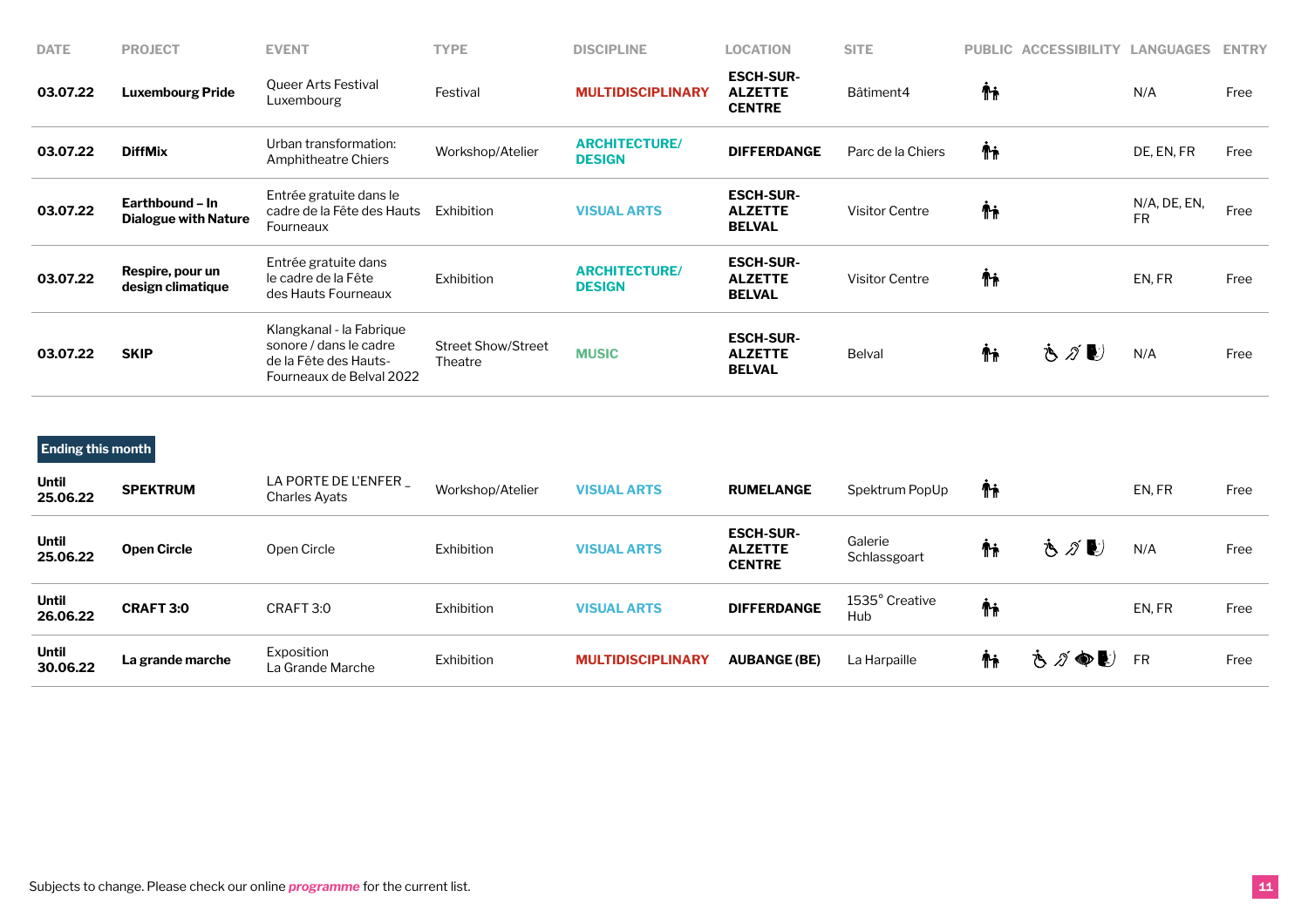## **Still going on**

| <b>DATE</b>              | <b>PROJECT</b>                                 | <b>EVENT</b>                                                                      | <b>TYPE</b> | <b>DISCIPLINE</b>        | <b>LOCATION</b>                                     | <b>SITE</b>                                                           |    | PUBLIC ACCESSIBILITY LANGUAGES           |                           | <b>ENTRY</b> |
|--------------------------|------------------------------------------------|-----------------------------------------------------------------------------------|-------------|--------------------------|-----------------------------------------------------|-----------------------------------------------------------------------|----|------------------------------------------|---------------------------|--------------|
| <b>Until</b><br>06.07.22 | La grande marche                               | La Grande Marche                                                                  | Exhibition  | <b>MULTIDISCIPLINARY</b> | <b>ESCH-SUR-</b><br><b>ALZETTE</b>                  | Maison du Savoir                                                      | Ϋħ | さづゆし                                     | FR                        | Free         |
| <b>Until</b><br>10.07.22 | La grande marche                               | La Grande Marche                                                                  | Exhibition  | <b>MULTIDISCIPLINARY</b> | <b>THIONVILLE (FR)</b> Puzzle                       |                                                                       | Ψŗ | さづぬし                                     | FR                        | Free         |
| <b>Until</b><br>10.07.22 | La grande marche                               | Exposition / Ausstellung<br>La Grande Marche                                      | Exhibition  | <b>MULTIDISCIPLINARY</b> | <b>SAARBRÜCKEN</b><br>(DE)                          | Kultur am<br>Hauptbahnhof                                             | ħ  | さグ●し                                     | DE, FR                    | Free         |
| <b>Until</b><br>24.07.22 | <b>REMIX HARIKO</b>                            | Integr'Art                                                                        | Exhibition  | <b>MULTIDISCIPLINARY</b> | <b>ESCH-SUR-</b><br><b>ALZETTE</b><br><b>CENTRE</b> | Bâtiment4                                                             | Ψŗ | Ġ<br>$\mathscr{Z}$ $\blacktriangleright$ | N/A                       | Free         |
| <b>Until</b><br>24.07.22 | loop                                           | <b>Exposition Towers -</b><br><b>Steve Gerges</b>                                 | Exhibition  | <b>HERITAGE</b>          | <b>ESCH-SUR-</b><br><b>ALZETTE</b><br><b>BELVAL</b> | Parc um Belval                                                        | ħ  | グゆじ                                      | N/A                       | Free         |
| <b>Until</b><br>24.07.22 | loop                                           | <b>Exposition PGR -</b><br>Claudia Passeri                                        | Exhibition  | <b>HERITAGE</b>          | <b>SANEM</b>                                        | Plateau du Saint<br><b>Esprit Belval</b><br>Sanem                     | Ϋ́ | もグじ                                      | N/A                       | Free         |
| <b>Until</b><br>24.07.22 | loop                                           | <b>Exposition Blowup History</b><br>- Wennig&Daubach                              | Exhibition  | <b>HERITAGE</b>          | <b>SANEM</b>                                        |                                                                       | ħ  | $\mathscr{D}$ $\blacktriangleright$      | N/A                       | Free         |
| <b>Until</b><br>31.07.22 | <b>FerroForum</b>                              | KAMELLESCHMELZ                                                                    | Exhibition  | <b>HERITAGE</b>          | <b>ESCH-SUR-</b><br><b>ALZETTE</b><br><b>CENTRE</b> | Ferroforum                                                            | Ψŗ |                                          | N/A                       | Free         |
| <b>Until</b><br>14.08.22 | <b>QUI CHERCHE LA</b><br><b>PAIX</b>           | Frans Masereel - IDÉE DE<br>PAIX   IDEE DES<br>FRIEDENS   IDEA OF<br><b>PEACE</b> | Exhibition  | <b>MULTIDISCIPLINARY</b> | <b>ESCH-SUR-</b><br><b>ALZETTE</b><br><b>CENTRE</b> | Musée National<br>de la Résistance<br>et des Droits<br><b>Humains</b> | Ψŗ | ÒU                                       | DE, EN, FR                |              |
| <b>Until</b><br>14.08.22 | Earthbound - In<br><b>Dialogue with Nature</b> | Earthbound -<br>In Dialogue with Nature                                           | Exhibition  | <b>VISUAL ARTS</b>       | <b>ESCH-SUR-</b><br><b>ALZETTE</b><br><b>BELVAL</b> | <b>Visitor Centre</b>                                                 | Ψŗ | $\blacktriangleright$                    | N/A, DE, EN,<br><b>FR</b> |              |
|                          |                                                |                                                                                   |             |                          |                                                     |                                                                       |    |                                          |                           |              |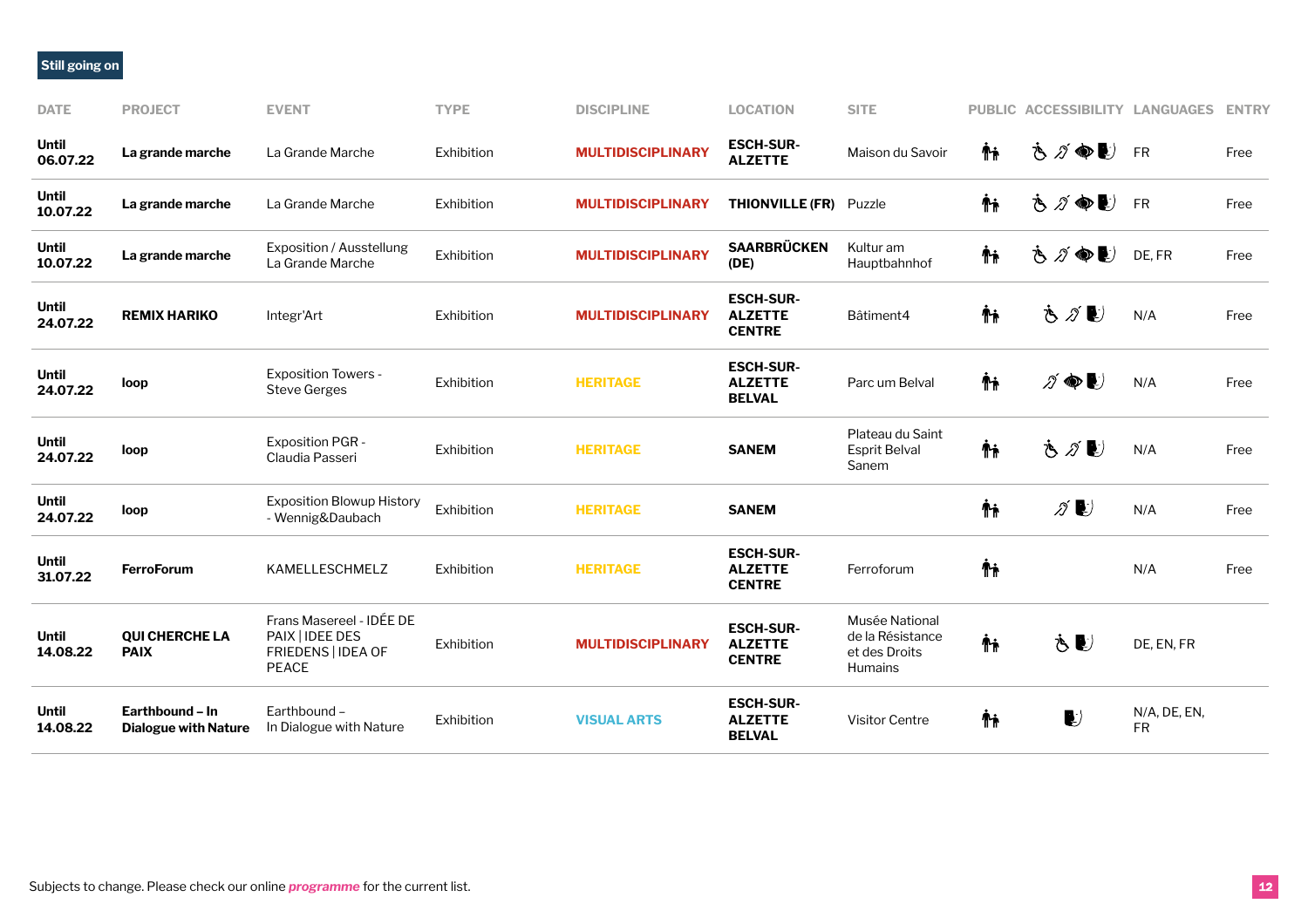| <b>DATE</b>              | <b>PROJECT</b>                                  | <b>EVENT</b>                                    | <b>TYPE</b>      | <b>DISCIPLINE</b>                     | <b>LOCATION</b>                                     | <b>SITE</b>                     |           | PUBLIC ACCESSIBILITY LANGUAGES |                                              | <b>ENTRY</b> |
|--------------------------|-------------------------------------------------|-------------------------------------------------|------------------|---------------------------------------|-----------------------------------------------------|---------------------------------|-----------|--------------------------------|----------------------------------------------|--------------|
| <b>Until</b><br>14.08.22 | Earthbound - In<br><b>Dialogue with Nature</b>  | Visite guidée pour groupe                       | Tour/guided tour | <b>VISUAL ARTS</b>                    | <b>ESCH-SUR-</b><br><b>ALZETTE</b><br><b>BELVAL</b> | <b>Visitor Centre</b>           | Ϋ'n       |                                | DE, EN, FR,<br>LU, PT, IT, ES,<br>ZH, AR, SR |              |
| <b>Until</b><br>14.08.22 | Earthbound - In<br><b>Dialogue with Nature</b>  | Visite guidée + Workshop<br>pour groupe         | Tour/guided tour | <b>VISUAL ARTS</b>                    | <b>ESCH-SUR-</b><br><b>ALZETTE</b><br><b>BELVAL</b> | <b>Visitor Centre</b>           | Ψŗ        |                                | DE, EN, FR,<br>LU, PT, IT, ES,<br>ZH, AR, SR |              |
| <b>Until</b><br>14.08.22 | Earthbound - In<br><b>Dialogue with Nature</b>  | Visite guidée pour<br>Jeunes Publics            | Tour/guided tour | <b>VISUAL ARTS</b>                    | <b>ESCH-SUR-</b><br><b>ALZETTE</b><br><b>BELVAL</b> | <b>Visitor Centre</b>           | .<br>Tir  |                                | DE, EN, FR,<br>LU, PT, IT, ES,<br>ZH, AR, SR |              |
| <b>Until</b><br>14.08.22 | Earthbound - In<br><b>Dialogue with Nature</b>  | Visite guidée + Workshop<br>pour Jeunes Publics | Tour/guided tour | <b>VISUAL ARTS</b>                    | <b>ESCH-SUR-</b><br><b>ALZETTE</b><br><b>BELVAL</b> | <b>Visitor Centre</b>           | <b>in</b> |                                | DE, EN, FR,<br>LU, PT, IT, ES,<br>ZH, AR, SR |              |
| <b>Until</b><br>31.08.22 | <b>Spieglein Spieglein -</b><br>miroir miroir   | Exposition itinérante<br>urbaine                | Exhibition       | <b>VISUAL ARTS</b>                    | <b>AUDUN-LE-</b><br><b>TICHE</b>                    | Audun-Le-Tiche                  | Ϋ'n       | もグじ                            | N/A                                          | Free         |
| <b>Until</b><br>31.08.22 | <b>Spieglein Spieglein -</b><br>miroir miroir   | Exposition itinérante<br>urbaine                | Exhibition       | <b>VISUAL ARTS</b>                    | <b>RÉDANGE</b>                                      | Redange                         | Ψŗ        | さがじ                            | N/A                                          | Free         |
| <b>Until</b><br>31.08.22 | <b>Spieglein Spieglein -</b><br>miroir miroir   | Exposition itinérante<br>urbaine                | Exhibition       | <b>VISUAL ARTS</b>                    | <b>RUSSANGE</b>                                     | Russange                        | ᡮᡝ        | もグじ                            | N/A                                          | Free         |
| <b>Until</b><br>31.08.22 | <b>Spieglein Spieglein -</b><br>miroir miroir   | Exposition itinérante<br>urbaine                | Exhibition       | <b>VISUAL ARTS</b>                    | <b>SCHIFFLANGE</b>                                  | Schifflange                     | Ψŗ        | もグじ                            | N/A                                          | Free         |
| <b>Until</b><br>04.09.22 | metalworks -<br>designing & making              |                                                 | Exhibition       | <b>ARCHITECTURE/</b><br><b>DESIGN</b> | <b>ESCH-SUR-</b><br><b>ALZETTE</b><br><b>CENTRE</b> | Konschthal                      | Ψŗ        |                                | N/A                                          | Free         |
| <b>Until</b><br>20.09.22 | <b>ECO-DESIGN - Le</b><br><b>Village Pop-Up</b> | Jardin Communautaire                            | Workshop/Atelier |                                       | <b>BERGEM</b>                                       | PopUp Village<br>"Beim Nëssert" | Ψŗ        |                                | N/A                                          | Free         |
| Until<br>25.09.22        | <b>Working Class</b><br><b>Heroes</b>           | <b>Working Class Heroes</b>                     | Exhibition       | <b>VISUAL ARTS</b>                    | <b>TÉTANGE</b>                                      | Musée FERRUM                    | Ψŗ        | もぬじ                            | DE, FR, LU                                   |              |
| <b>Until</b><br>25.09.22 | <b>Working Class</b><br><b>Heroes</b>           | Visites guidées sur<br>réservation              | Tour/guided tour | <b>HERITAGE</b>                       | <b>TÉTANGE</b>                                      | Musée FERRUM                    | Ψŗ        | さぬじ                            | DE, EN, FR,<br>$\overline{1}$                |              |
| Until<br>25.09.22        | <b>SKIP</b>                                     | Workshop Plantules - Eveil<br>ludique           | Workshop/Atelier | <b>MULTIDISCIPLINARY</b>              | <b>ESCH-SUR-</b><br><b>ALZETTE</b><br><b>BELVAL</b> | <b>SKIP</b>                     | ٠.        | さづゆし                           | EN, FR                                       |              |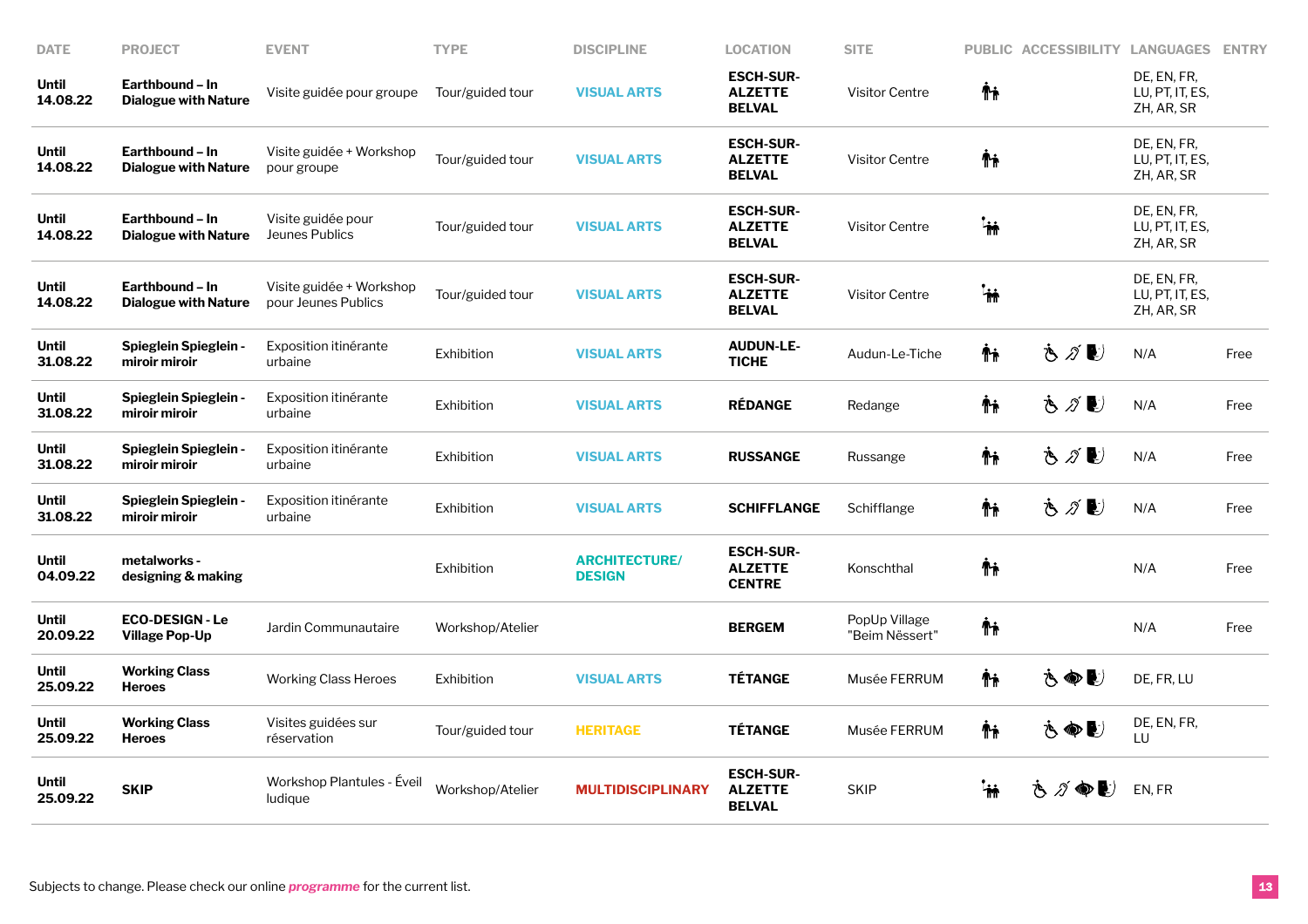| <b>DATE</b>              | <b>PROJECT</b>                                                                     | <b>EVENT</b>                                                  | <b>TYPE</b>                                      | <b>DISCIPLINE</b>                     | <b>LOCATION</b>                                     | <b>SITE</b>              |                 | PUBLIC ACCESSIBILITY LANGUAGES |                                              | <b>ENTRY</b> |
|--------------------------|------------------------------------------------------------------------------------|---------------------------------------------------------------|--------------------------------------------------|---------------------------------------|-----------------------------------------------------|--------------------------|-----------------|--------------------------------|----------------------------------------------|--------------|
| <b>Until</b><br>25.09.22 | <b>Escape Room SDG 12</b><br>- Responsible<br><b>Production and</b><br>Consumption | <b>Escape Room</b>                                            | Other                                            | <b>MULTIDISCIPLINARY</b>              | <b>ESCH-SUR-</b><br><b>ALZETTE</b><br><b>BELVAL</b> | <b>Visitor Centre</b>    | <b>M</b>        |                                | <b>EN</b>                                    |              |
| <b>Until</b><br>25.09.22 | Respire, pour un<br>design climatique                                              | Respire, pour un design<br>climatique                         | Exhibition                                       | <b>ARCHITECTURE/</b><br><b>DESIGN</b> | <b>ESCH-BELVAL</b>                                  | <b>Visitor Centre</b>    | Ϋħ              | $\mathscr{D}$                  | EN, FR                                       |              |
| <b>Until</b><br>25.09.22 | Respire, pour un<br>design climatique                                              | Visite guidée pour groupe                                     | Tour/guided tour                                 | <b>ARCHITECTURE/</b><br><b>DESIGN</b> | <b>ESCH-SUR-</b><br><b>ALZETTE</b><br><b>BELVAL</b> | <b>Visitor Centre</b>    | Ψŗ              |                                | DE, EN, FR,<br>LU, PT, IT, ES,<br>ZH, AR, SR |              |
| <b>Until</b><br>25.09.22 | Respire, pour un<br>design climatique                                              | Visite guidée +<br>Workshop pour groupe                       | Exhibition                                       | <b>ARCHITECTURE/</b><br><b>DESIGN</b> | <b>ESCH-SUR-</b><br><b>ALZETTE</b><br><b>BELVAL</b> | <b>Visitor Centre</b>    | Ψŗ              |                                | DE, EN, FR,<br>LU, PT, IT, ES,<br>ZH, AR, SR |              |
| <b>Until</b><br>25.09.22 | Respire, pour un<br>design climatique                                              | Visite guidée pour<br>Jeunes Publics                          | Tour/guided tour                                 | <b>ARCHITECTURE/</b><br><b>DESIGN</b> | <b>ESCH-SUR-</b><br><b>ALZETTE</b><br><b>BELVAL</b> | <b>Visitor Centre</b>    | $^{\mathsf{h}}$ |                                | DE, EN, FR,<br>LU, PT, IT, ES,<br>ZH, AR, SR |              |
| <b>Until</b><br>25.09.22 | Respire, pour un<br>design climatique                                              | Visite guidée + Workshop<br>pour Jeunes Publics               | Tour/guided tour                                 | <b>ARCHITECTURE/</b><br><b>DESIGN</b> | <b>ESCH-SUR-</b><br><b>ALZETTE</b><br><b>BELVAL</b> | <b>Visitor Centre</b>    | .<br>M          |                                | DE, EN, FR,<br>LU, PT, IT, ES,<br>ZH, AR, SR |              |
| <b>Until</b><br>25.09.22 | <b>Radio Art Zone</b>                                                              | Radio Art Zone                                                | Festival                                         | <b>MULTIDISCIPLINARY</b>              | <b>ESCH-SUR-</b><br><b>ALZETTE</b><br><b>CENTRE</b> | <b>Bridderhaus</b>       | ᡮ₦              | もぬじ                            | DE, EN, FR,<br>LU, PT, IT, ES                | Free         |
| <b>Until</b><br>01.10.22 | A Colônia<br>Luxemburguesa                                                         | Documentaire interactif                                       | Cinematographic<br>Representation/<br>Projection | <b>AUDIOVISUAL/</b><br><b>CINEMA</b>  | <b>NON</b><br><b>APPLICABLE</b><br>(DIGITAL)        | Online                   | Ψŗ              |                                | DE, EN, FR,<br>LU, PT                        | Free         |
| <b>Until</b><br>01.10.22 | A Colônia<br>Luxemburguesa                                                         | Plateforme de<br>crowdsourcing                                | Cinematographic<br>Representation/<br>Projection | <b>HERITAGE</b>                       | <b>NON</b><br><b>APPLICABLE</b><br>(DIGITAL)        | Online                   | Ψŗ              |                                | DE, EN, FR,<br>LU, PT                        | Free         |
| <b>Until</b><br>01.10.22 | A Colônia<br>Luxemburguesa                                                         | Laço Belval                                                   | Other                                            | <b>AUDIOVISUAL/</b><br><b>CINEMA</b>  | <b>ESCH-BELVAL</b>                                  | Laco                     | Ψŗ              |                                | DE, EN, FR,<br>LU, PT                        | Free         |
| <b>Until</b><br>09.10.22 | <b>QUI CHERCHE LA</b><br><b>PAIX</b>                                               | QUI CHERCHE LA PAIX @<br>LGE: All Dag Krich -<br>Alldag Krich | Exhibition                                       | <b>VISUAL ARTS</b>                    | <b>ESCH-SUR-</b><br><b>ALZETTE</b><br><b>CENTRE</b> | Lycée de Garçons<br>Esch | Ψŗ              | Ò €                            | N/A                                          | Free         |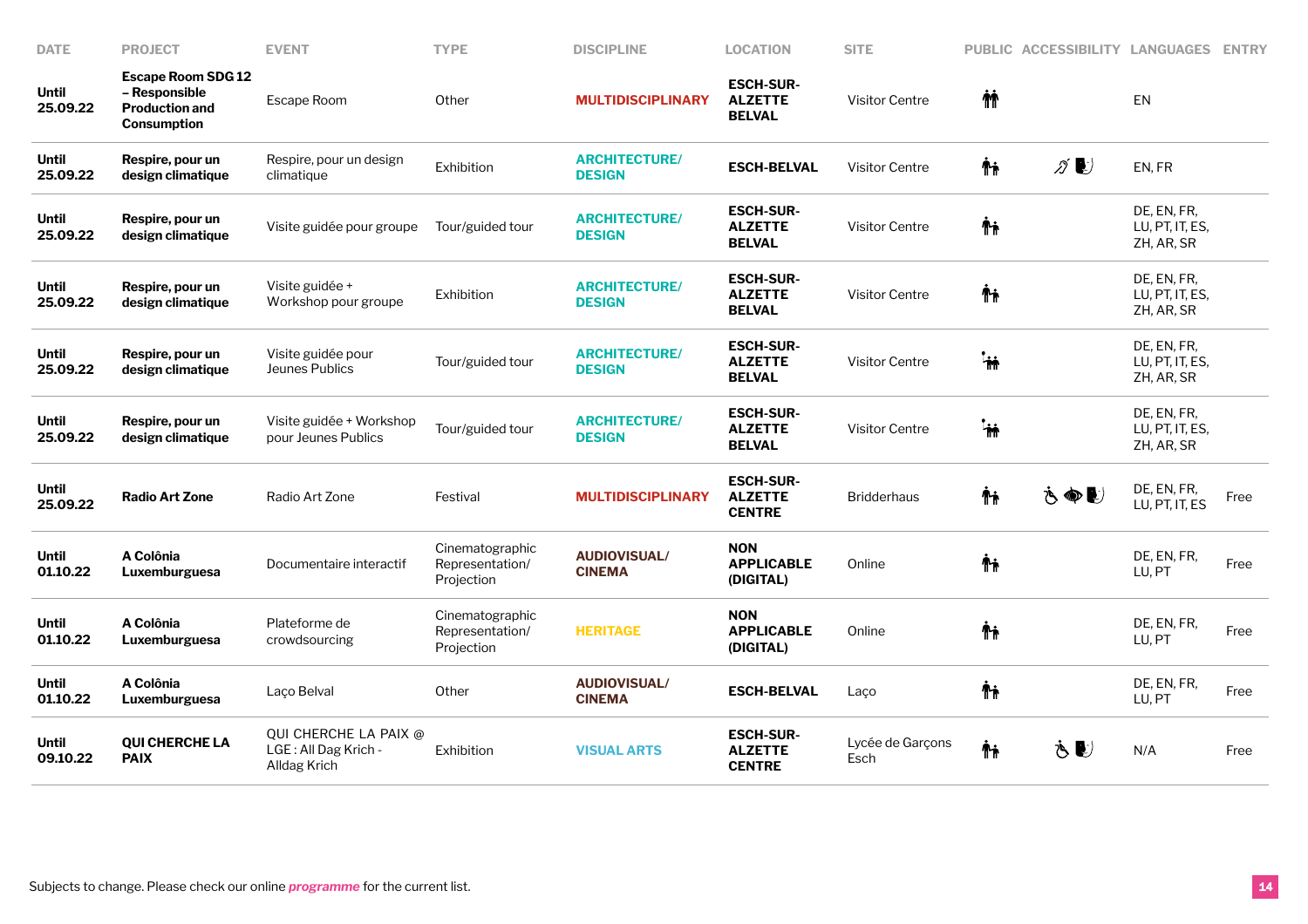| <b>DATE</b>              | <b>PROJECT</b>                         | <b>EVENT</b>                                                       | <b>TYPE</b> | <b>DISCIPLINE</b>                     | <b>LOCATION</b>                                     | <b>SITE</b>                          |     | PUBLIC ACCESSIBILITY LANGUAGES                 |                               | <b>ENTRY</b> |
|--------------------------|----------------------------------------|--------------------------------------------------------------------|-------------|---------------------------------------|-----------------------------------------------------|--------------------------------------|-----|------------------------------------------------|-------------------------------|--------------|
| <b>Until</b><br>14.10.22 | Centre Formida -<br>créer et connecter | Exposition                                                         | Exhibition  | <b>MULTIDISCIPLINARY</b>              | <b>ESCH-SUR-</b><br><b>ALZETTE</b><br><b>CENTRE</b> | Centre Formida                       | Ϋħ  | さグ●し                                           | DE, EN, FR,<br>LU             | Free         |
| <b>Until</b><br>30.10.22 | Walk on the<br><b>Minett Trail</b>     | Walk on the Minett Trail                                           | Exhibition  | <b>MULTIDISCIPLINARY</b>              | <b>DUDELANGE</b>                                    | Hall Fondoug                         | Ψŗ  |                                                | DE, EN, FR                    | Free         |
| <b>Until</b><br>31.10.22 | <b>MinettREMIX</b>                     | MinettREMIX Exposition                                             | Exhibition  | <b>MULTIDISCIPLINARY</b>              | <b>DUDELANGE</b>                                    | Hall Fondoug et<br>Aciérie           | Ψŗ  | $\bullet$                                      | DE, EN, FR,<br>LU             | Free         |
| Until<br>30.11.22        | <b>AI&amp;ART Ecosystem</b>            | AI&ART Lab                                                         | Exhibition  | <b>MULTIDISCIPLINARY</b>              | <b>ESCH-BELVAL</b>                                  | Maison du Savoir                     | Ϋħ  | ∥♪                                             | N/A                           | Free         |
| Until<br>01.12.22        | <b>NIGHTSONGS</b>                      | Mixtape sonore nocturne<br>géo-localisée par<br>application mobile | Digital     | <b>MUSIC</b>                          | <b>ESCH-BELVAL</b>                                  |                                      | Ψŗ  |                                                | N/A                           | Free         |
| <b>Until</b><br>18.12.22 | <b>Moving Lusitalia</b>                | Moving Lusitalia                                                   | Exhibition  | <b>HERITAGE</b>                       | <b>ESCH-SUR-</b><br><b>ALZETTE</b><br><b>CENTRE</b> | Gare-Usines de<br>Dudelange          | Ψŗ  | $\bullet$ (<br>$\widetilde{\mathscr{D}}$<br>Š. | DE, EN, FR,<br>LU, PT, IT, ES | Free         |
| <b>Until</b><br>22.12.22 | Wou d'Uelzecht                         | Wou d'Uelzecht - Esch //<br>Soundwalk Audun-le-<br>Tiche           | Digital     | <b>MULTIDISCIPLINARY</b>              | <b>AUDUN-LE-</b><br><b>TICHE</b>                    | Gare d'Audun-le-<br>Tiche            | Ψŗ  | もぬし                                            | DE, EN, FR,<br>LU, PT, IT     | Free         |
| Until<br>22.12.22        | Wou d'Uelzecht                         | Wou d'Uelzecht - Esch //<br>Soundwalk Esch/Alzette                 | Digital     | <b>MULTIDISCIPLINARY</b>              | <b>ESCH-SUR-</b><br><b>ALZETTE</b><br><b>CENTRE</b> | Gare d'Esch-sur-<br>Alzette          | ᡮᡝ  | もぬじ                                            | DE, EN, FR,<br>LU, PT, IT     | Free         |
| <b>Until</b><br>22.12.22 | <b>L'HEURE BLEUE,</b><br>2022          | L'heure bleue, 2022 -<br>Installation                              | Exhibition  | <b>ARCHITECTURE/</b><br><b>DESIGN</b> | <b>ESCH-SUR-</b><br><b>ALZETTE</b><br><b>CENTRE</b> | Centre nature et<br>forêt Ellergronn | Ψŗ  |                                                | N/A                           |              |
| <b>Until</b><br>31.12.22 | 1001 Tonnen                            | <b>Exposition urbaine</b>                                          | Exhibition  | <b>VISUAL ARTS</b>                    | <b>BETTEMBOURG</b>                                  | <b>Bettembourg</b>                   | Ϋ'n | さ ∥ ●■                                         | N/A                           | Free         |
| Until<br>31.12.22        | 1001 Tonnen                            | <b>Exposition urbaine</b>                                          | Exhibition  | <b>VISUAL ARTS</b>                    | <b>ESCH-SUR-</b><br><b>ALZETTE</b>                  | Esch-sur-Alzette                     | Ψŗ  | さグ●し                                           | N/A                           | Free         |
| Until<br>31.12.22        | 1001 Tonnen                            | <b>Exposition urbaine</b>                                          | Exhibition  | <b>VISUAL ARTS</b>                    | <b>PÉTANGE</b>                                      | Pétange                              | Ϋ'n | さグ●し                                           | N/A                           | Free         |
| <b>Until</b><br>31.12.22 | 1001 Tonnen                            | <b>Exposition urbaine</b>                                          | Exhibition  | <b>VISUAL ARTS</b>                    | <b>SCHIFFLANGE</b>                                  | Schifflange                          | Ϋ'n | さづゆし                                           | N/A                           | Free         |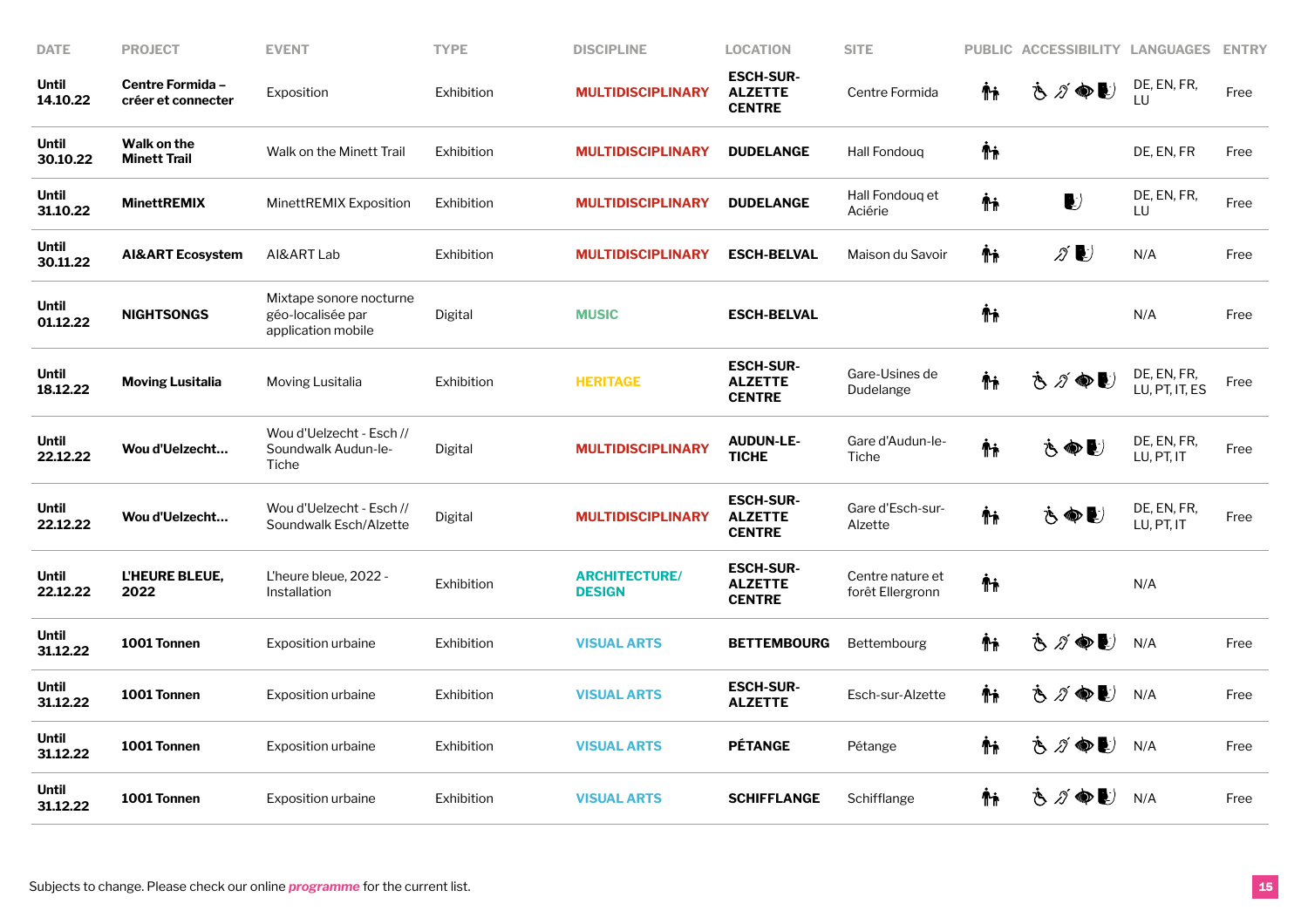| <b>DATE</b>              | <b>PROJECT</b>                                                             | <b>EVENT</b>                                             | <b>TYPE</b>      | <b>DISCIPLINE</b>                     | <b>LOCATION</b>                                     | <b>SITE</b>                                  | PUBLIC ACCESSIBILITY LANGUAGES |                   | <b>ENTRY</b> |
|--------------------------|----------------------------------------------------------------------------|----------------------------------------------------------|------------------|---------------------------------------|-----------------------------------------------------|----------------------------------------------|--------------------------------|-------------------|--------------|
| <b>Until</b><br>31.12.22 | In the field                                                               | LA BORNE DE FER                                          | Digital          | <b>MULTIDISCIPLINARY</b>              | <b>AUDUN-LE-</b><br><b>TICHE</b>                    | Online                                       | Ψŗ                             | EN, FR            | Free         |
| Until<br>31.12.22        | In the field                                                               | LASAUVAGE                                                | Digital          | <b>MULTIDISCIPLINARY</b>              | <b>LASAUVAGE</b>                                    | Online                                       | Ϋħ                             | EN, FR            | Free         |
| Until<br>31.12.22        | In the field                                                               | ACID REINE CIE.                                          | Digital          | <b>MULTIDISCIPLINARY</b>              | <b>ESCH-BELVAL</b>                                  | Online                                       | Ψŗ                             | EN, FR            | Free         |
| <b>Until</b><br>31.12.22 | In the field                                                               | <b>RUBY</b>                                              | Digital          | <b>MULTIDISCIPLINARY</b>              | <b>SCHIFFLANGE</b>                                  | Online                                       | Ψŗ                             | EN, FR            | Free         |
| <b>Until</b><br>31.12.22 | In the field                                                               | LA MINE EST UNE<br><b>BOUCHE</b>                         | Digital          | <b>MULTIDISCIPLINARY</b>              | <b>THIL</b>                                         | Online                                       | Ψŗ                             | EN, FR            | Free         |
| <b>Until</b><br>31.12.22 | In the field                                                               | LES SAISONS INVISIBLES                                   | Digital          | <b>MULTIDISCIPLINARY</b>              | <b>VILLERUPT</b>                                    | Online                                       | Ϋħ                             | EN, FR            | Free         |
| <b>Until</b><br>31.12.22 | <b>Walking, listening</b><br>and recomposing<br>everyday sounds<br>of Esch | Fading thunders of Belval<br>(sound experience walk)     | Digital          | <b>ARCHITECTURE/</b><br><b>DESIGN</b> | <b>ESCH-BELVAL</b>                                  | <b>Belval</b>                                | Ψŗ                             | N/A               | Free         |
| <b>Until</b><br>31.12.22 | <b>Walking, listening</b><br>and recomposing<br>everyday sounds<br>of Esch | City stories for the ear<br>(sound experience walk)      | Digital          | <b>ARCHITECTURE/</b><br><b>DESIGN</b> | <b>ESCH-SUR-</b><br><b>ALZETTE</b><br><b>CENTRE</b> | Esch-sur-Alzette                             | Ψŗ                             | N/A               | Free         |
| <b>Until</b><br>31.12.22 | <b>Walking, listening</b><br>and recomposing<br>everyday sounds<br>of Esch | Memories of the blue<br>noise (sound experience<br>walk) | Digital          | <b>ARCHITECTURE/</b><br><b>DESIGN</b> | <b>ESCH-SUR-</b><br><b>ALZETTE</b><br><b>CENTRE</b> | Esch-sur-Alzette                             | ħ                              | N/A               | Free         |
| <b>Until</b><br>31.12.22 | our archive.<br>your story                                                 | our archive. your story -<br>Headquarter                 | Exhibition       | <b>HERITAGE</b>                       | <b>DUDELANGE</b>                                    | Centre national de<br>l'audiovisuel<br>(CNA) | $\bigcup$<br>Ψŗ                | FR, LU            | Free         |
| <b>Until</b><br>01.01.23 | our archive.<br>your story                                                 | Stëmme vun der Schmelz                                   | Exhibition       | <b>HERITAGE</b>                       | <b>DUDELANGE</b>                                    | Waassertuerm +<br>Pomhouse, CNA              | $\blacktriangleright$<br>Ψŗ    | DE, EN, FR,<br>LU | Free         |
| <b>Until</b><br>31.12.23 | E roude Fuedem<br>duerch de roude<br><b>Buedem</b>                         | De sëlwer-roude Rack                                     | Tour/guided tour | <b>MULTIDISCIPLINARY</b>              | <b>ESCH-SUR-</b><br><b>ALZETTE</b><br><b>CENTRE</b> | Centre nature et<br>forêt Ellergronn         | ΨĻ                             | EN, FR, LU,<br>PT | Free         |